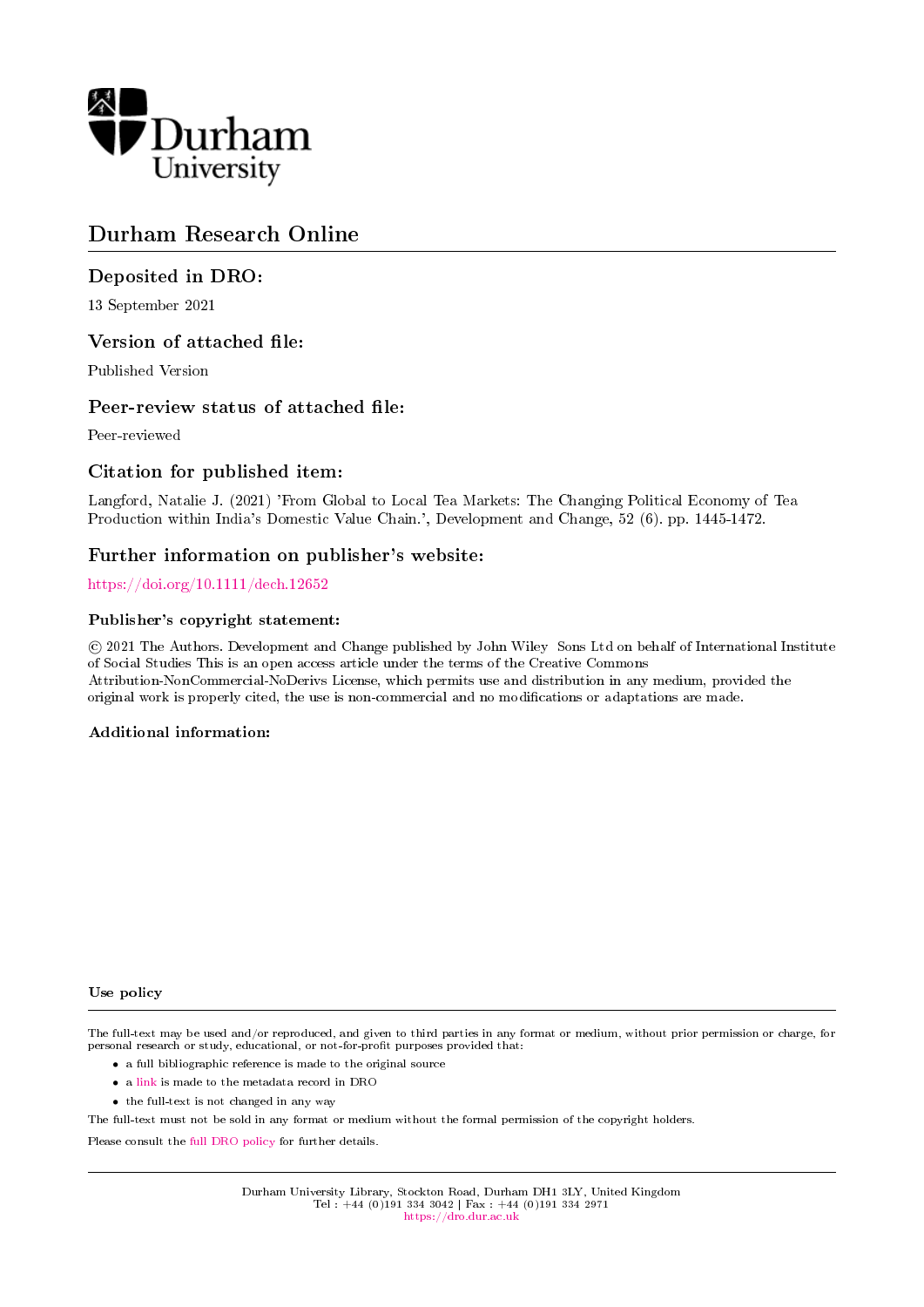# **From Global to Local Tea Markets: The Changing Political Economy of Tea Production within India's Domestic Value Chain**

**Natalie J. Langford**

#### **ABSTRACT**

The growth of emerging economies has led to a significant expansion of domestic markets in the global South. Yet, the vast majority of studies examining contemporary patterns of trade and production continue to use a *global* value chain (GVC) lens, therefore obfuscating important spatial and temporal shifts occurring within domestic geographies of production in the early decades of the 21st century. This article explores how a rapid increase in domestic consumption in the case of Indian tea production has transformed the industry, and how institutional and regulatory actors have responded to these changes. Using a value chain framework to explore the key actors and processes shaping the political economy of domestic production, this article identifies three processes which have driven the creation of new trade and production structures within India's domestic tea market: a significant rise in the outsourcing and fragmentation of the production process; the expansion of smallholder-led production; and the introduction of private standards and governance programmes within the domestically oriented segment of production. These trends have important implications for the tea industry and shed light on how domestic markets in the global South are being transformed under 21st century geographies of trade and consumption.

#### **INTRODUCTION**

Producers in the global South are often engaged in the production of goods and services for multiple end markets (Horner and Nadvi, 2018). However, the predominant literature on the organization of trade and production under globalization has overwhelmingly focused on the coordination of global value chains (GVCs) wherein producers in the global South supply goods and services to lead firms in the global North (Gereffi et al., 2005). While South–North trade linkages can be important for producers in terms of value

I wish to express my sincere gratitude to the journal's anonymous referees for their helpful and constructive comments.

*Development and Change* 0(0): 1–28. DOI: 10.1111/dech.12652

<sup>© 2021</sup> The Authors. *Development and Change* published by John Wiley & Sons Ltd on behalf of International Institute of Social Studies.

This is an open access article under the terms of the [Creative Commons Attribution-NonCom](http://creativecommons.org/licenses/by-nc-nd/4.0/)[mercial-NoDerivs](http://creativecommons.org/licenses/by-nc-nd/4.0/) License, which permits use and distribution in any medium, provided the original work is properly cited, the use is non-commercial and no modifications or adaptations are made.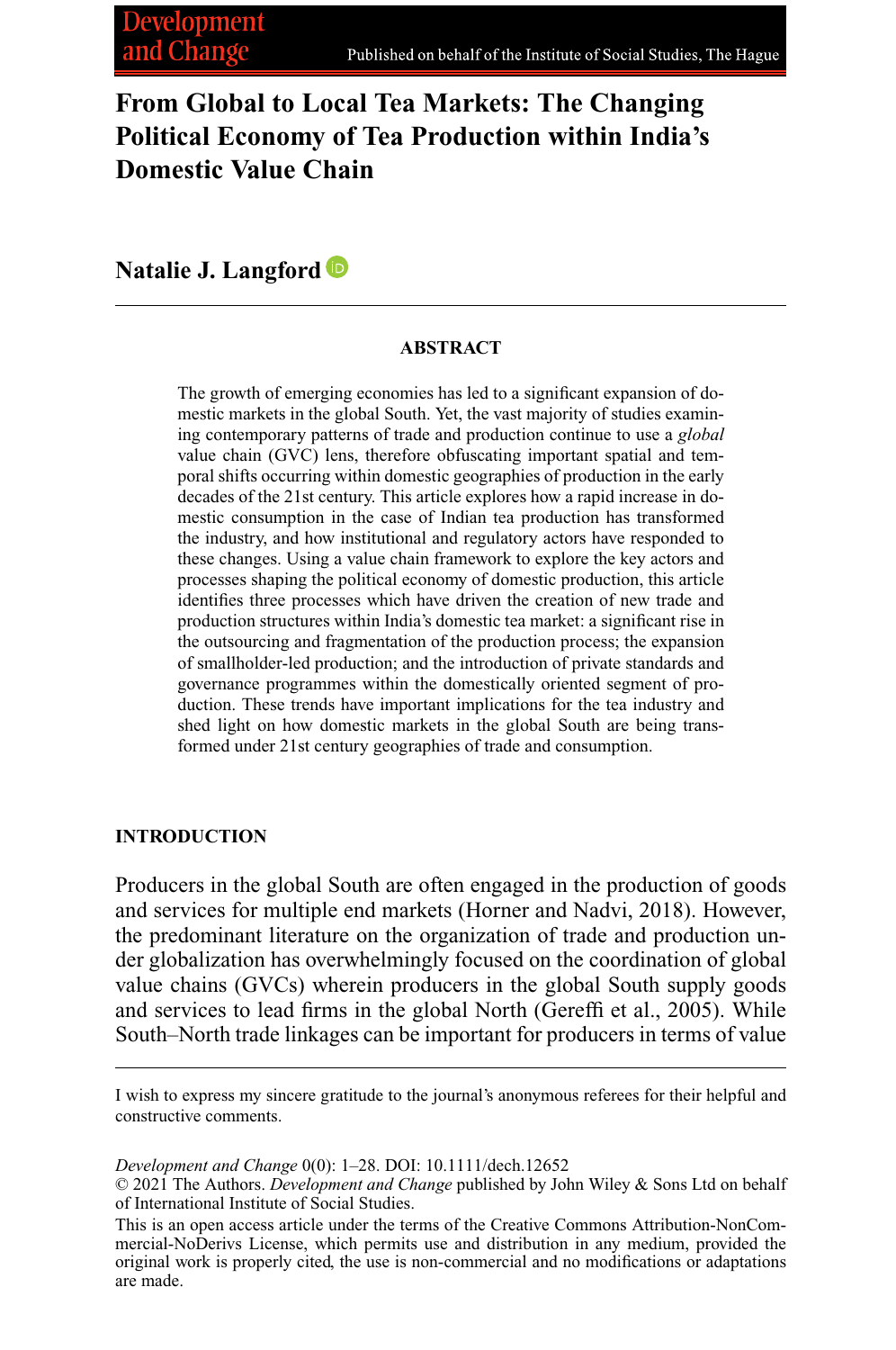addition, there are few empirical studies of how regional and domestic value chains have evolved under contemporary spatial and temporal dynamics of trade (for exceptions, see Krishnan, 2018; Pasquali et al., 2020). Although scholars have begun to examine the socio-economic implications of South– South trade for producers (for example, Bloomfield, 2020), more research is needed to understand how localized value chains are coordinated and governed, and how they compare with the governance of production for export markets (i.e. within GVCs). This is particularly significant given the continued economic expansion in the global South and the growth of local and regional markets in developing countries (Horner, 2016).

This article illuminates the ways through which a global perspective has obfuscated important shifts in geographies of production and trade in the 21st century. Using the case of the Indian tea industry, the article highlights distinctions in the political economy of production for different end markets (domestic and global) and demonstrates the ways in which growing domestic consumption continues to reshape such distinctions. The case of Indian tea is particularly apt for the study of evolving value chain dynamics because, over the course of the 20th century, the industry has shifted from one which was primarily export-driven (and directed through British colonial occupation) to one in which approximately 90 per cent of production feeds the local market (Arya, 2013). This article therefore asks, 'how has the political economy of Indian tea production evolved in relation to the rapid expansion of domestic consumption, and what are the regulatory implications?'.

Domestic markets in the global South have tended to be characterized as highly competitive, with producers competing over small margins within a lax regulatory environment (Knorringa, 2014). This has led to claims that the expansion of domestic markets may lead to a 'race to the bottom' for labour and environmental standards (Kaplinsky and Farooki, 2010). Contrary to these claims, other scholars have demonstrated a growing regulatory interest on the part of Southern actors in shaping the dynamics of production within local markets (Bartley, 2014; Schouten and Bitzer, 2015). Yet, what is often overlooked is the dialectic between the two, and how the rise of value chain relations in these competitive markets may amplify these competing tensions in the context of expanding consumption.

This article highlights the ways in which the contemporary political economy of Indian tea production is reshaping the above tensions in the case of the domestic market. It begins by demonstrating how changing dynamics of global and local competition led the largest domestic tea firms to switch from a vertically integrated model of production to a fragmented model characterized by outsourcing and subcontracting. It continues by illustrating the linkages between the emergence of a domestic value chain and the expansion of smallholder production, and the implications of this expansion for competition and for value capture. Finally, it highlights how these critical changes have led to new and growing governance gaps in which both market and state actors have sought to (re)govern production in the wake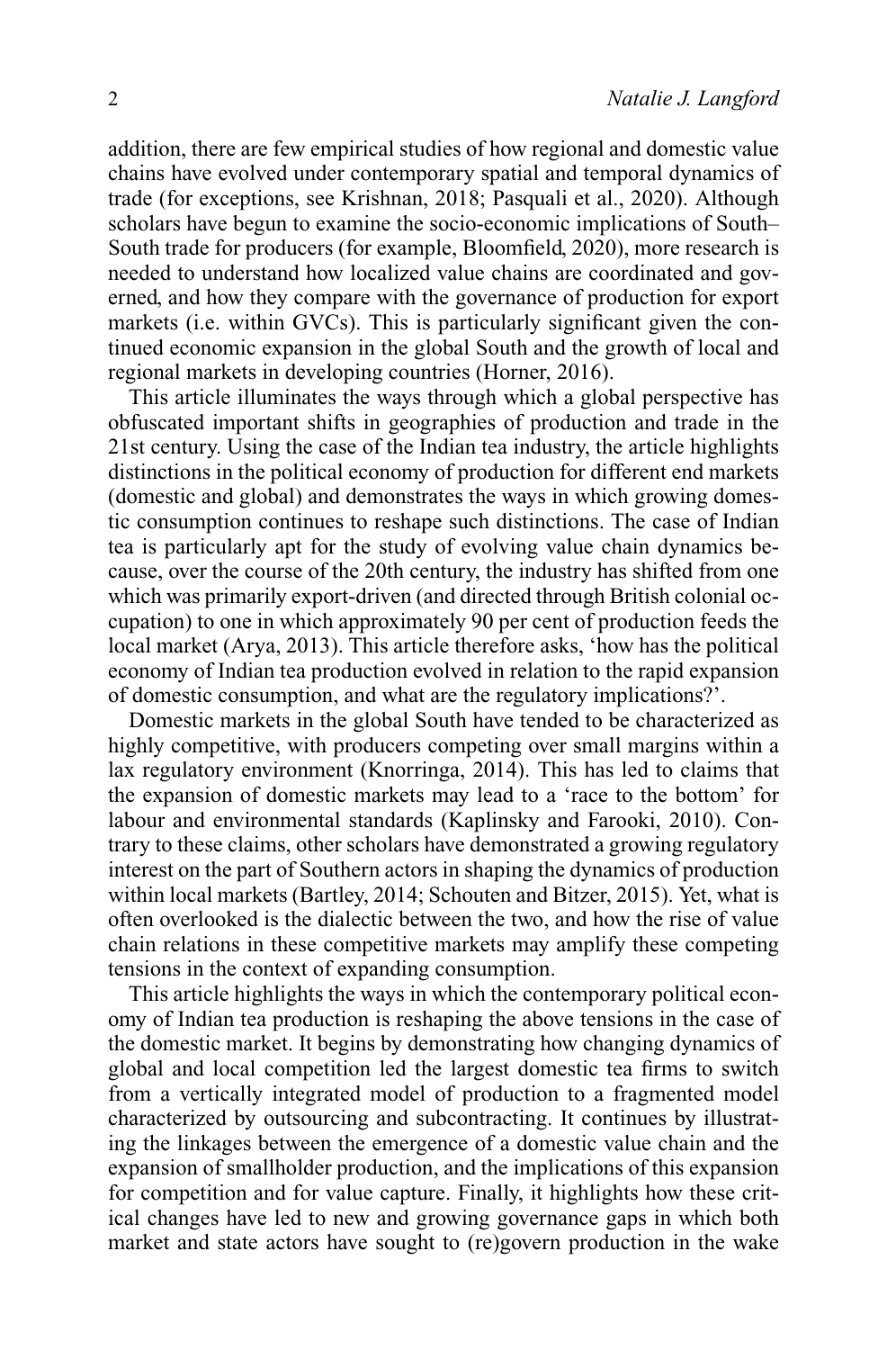of increased public scrutiny. As the vast majority of tea produced in India is for domestic consumption, this case highlights the need to look beyond the GVC, and to critically analyse the construction of domestic value chains (DVCs) in the global South. It highlights the importance of changing endmarket characteristics in emerging economies and calls for future research to further examine the governance of overlapping production chains feeding local as well as global end markets.

The rest of the article is structured as follows. The first section discusses the increased significance of domestic-oriented production in the global South in the early decades of the 21st century. It highlights the key assumptions regarding contemporary patterns of governance within Southern markets and draws upon the GVC framework to highlight the roles that various actors play in the coordination and governance of production. The following two sections introduce the methodological approach, and then go on to highlight the transition of Indian tea production from an export-oriented industry to one which predominantly produces for the domestic market. The final substantive section examines the emergence of a domestic value chain in India's local tea market and demonstrates how contemporary trends related to sourcing, primary production and governance have impacted the political economy of production for the domestic market.

#### **DOMESTIC VALUE CHAINS: CONSIDERATIONS IN AN ERA OF POLYCENTRIC TRADE**

#### **From Global to Domestic: Shifting Geographies of Trade**

Domestic value chains have gained attention in recent years as global trade has become increasingly multi-polar in character (Horner and Nadvi, 2018). A focus on the DVC recognizes that trade is a significant feature of local (as well as global) economies and is expanding as emerging economies become key sources of demand as well as sources of production (Horner, 2016; Pickles et al., 2016). As South–South trade increases, geographies of trade are increasingly multi-directional, leading to a growth in polycentric trade (Horner and Nadvi, 2018). The considerable growth in the volume of domestic and regional trade within large economies has prompted calls to further study the coordination and governance of domestic markets by private and public actors (Bush et al., 2015). Criticisms have therefore emerged of a 'Northern' perspective due to its limited focus on the flows of goods and services from producers in the global South to consumers in the global North (Murphy, 2008).

In spite of this recognition, the majority of value chain studies continue to focus on the *global* coordination of trade and production (Barrientos, 2013; Mayer and Pickles, 2010). This is due to the genesis of the framework within the initial phase of globalization, in which lead firms from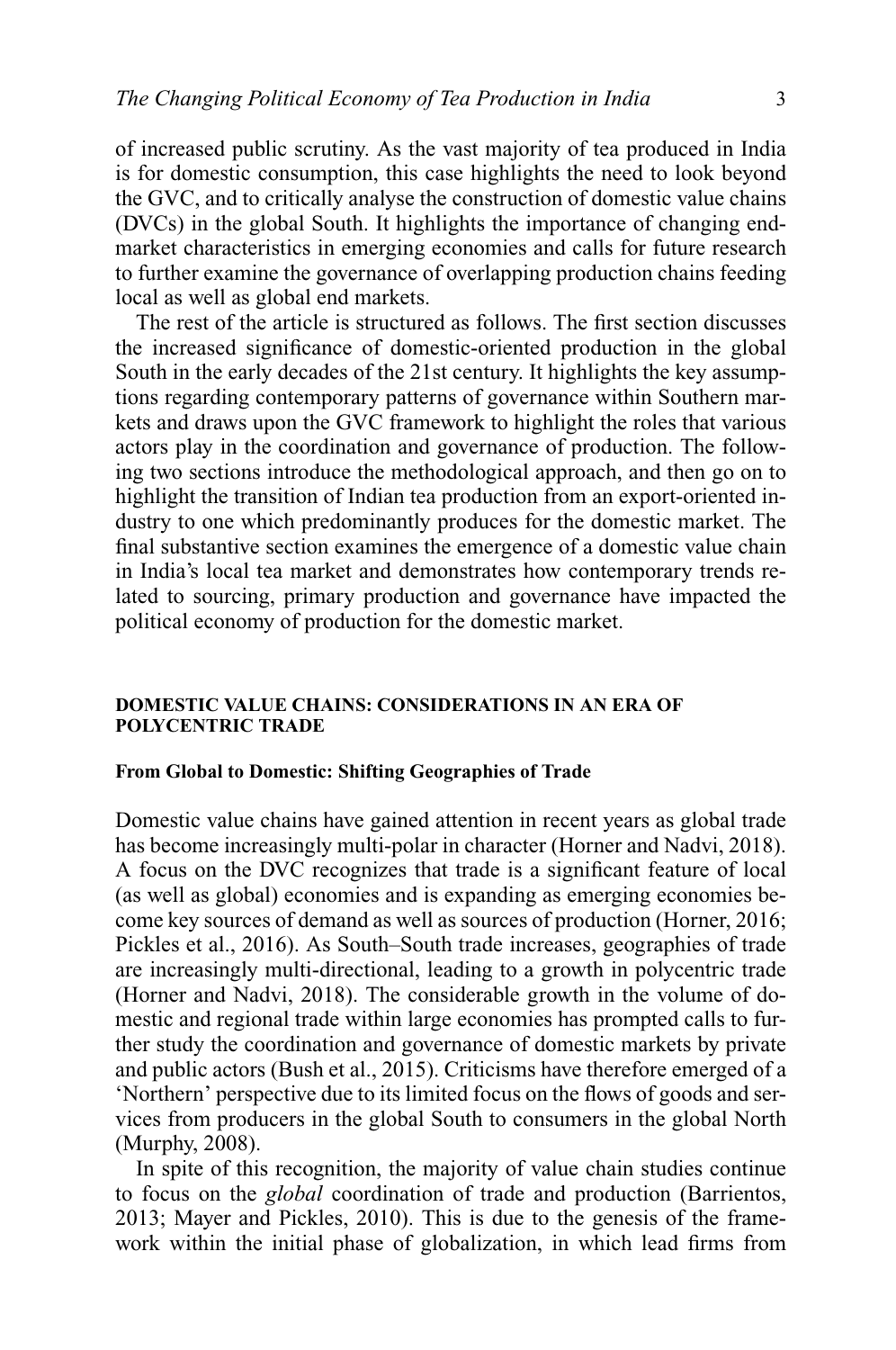industrialized countries reshaped the global economy through the outsourcing of production across borders to countries with lower labour costs (Gereffi et al., 2005). Today, the hegemony of these lead firms (predominantly based in the global North) is challenged by the emergence of new trade and production dynamics within contemporary globalization. The rapid economic expansion of Southern countries, most notably India, China and Brazil, has irrevocably altered geographies of trade and consumption (Henderson and Nadvi, 2011; Nadvi, 2014). This has been accompanied by changing geographies of corporate and geopolitical power as demonstrated through the rise of lead firms from these countries that are often dependent upon the large domestic markets in which they are established (Horner and Nadvi, 2018). It is therefore critical to understand how trade within domestic markets is organized and to identify the key actors coordinating and governing the production of goods and services for domestic markets. One way to do this is through the lens of the DVC, which is defined as a chain of production in which 'local lead firms organize and lead … sourcing from national suppliers [in order to] feed demand in domestic end markets' (Horner and Nadvi, 2018: 222). Although the DVC framework is analytically analogous to the GVC framework, it is important to reflect on how value chains embedded in local markets have been historically treated by the GVC approach, and how institutional differences within national borders might impact on the development of DVCs in different ways to that of cross-border GVCs.

#### **Conceptualizing the Domestic Market through the GVC Approach**

Traditionally, domestic markets within producer countries have been overlooked due to the tendency to promote export-oriented production within policy circles (Horner, 2016). As such, value chain analysis has predominantly focused on how producers become embedded within global markets and the socio-economic and developmental implications of their embeddedness within particular types of value chain (Gereffi et al., 2005). A key focus within this literature has been on the use of standards by lead firms to coordinate cross-border production and the capacity for producers to meet buyer requirements (Gibbon and Ponte, 2005; Nadvi and Wältring, 2004). The higher barriers to entry created through product and process standards have meant that producers with limited capital, knowledge and/or skills have tended to be excluded from GVCs altogether (Gibbon and Ponte, 2005; Nadvi, 2008). The (in)ability to meet standards has therefore become a key means of ensuring product differentiation and competitive advantage for producers (Barrientos et al., 2011). In this light, the domestic market is seen as the least desirable option for producers, reserved for those unable to meet standards or to acquire the economies of scale needed for exports. This is where the boundaries of analysis have typically ended, therefore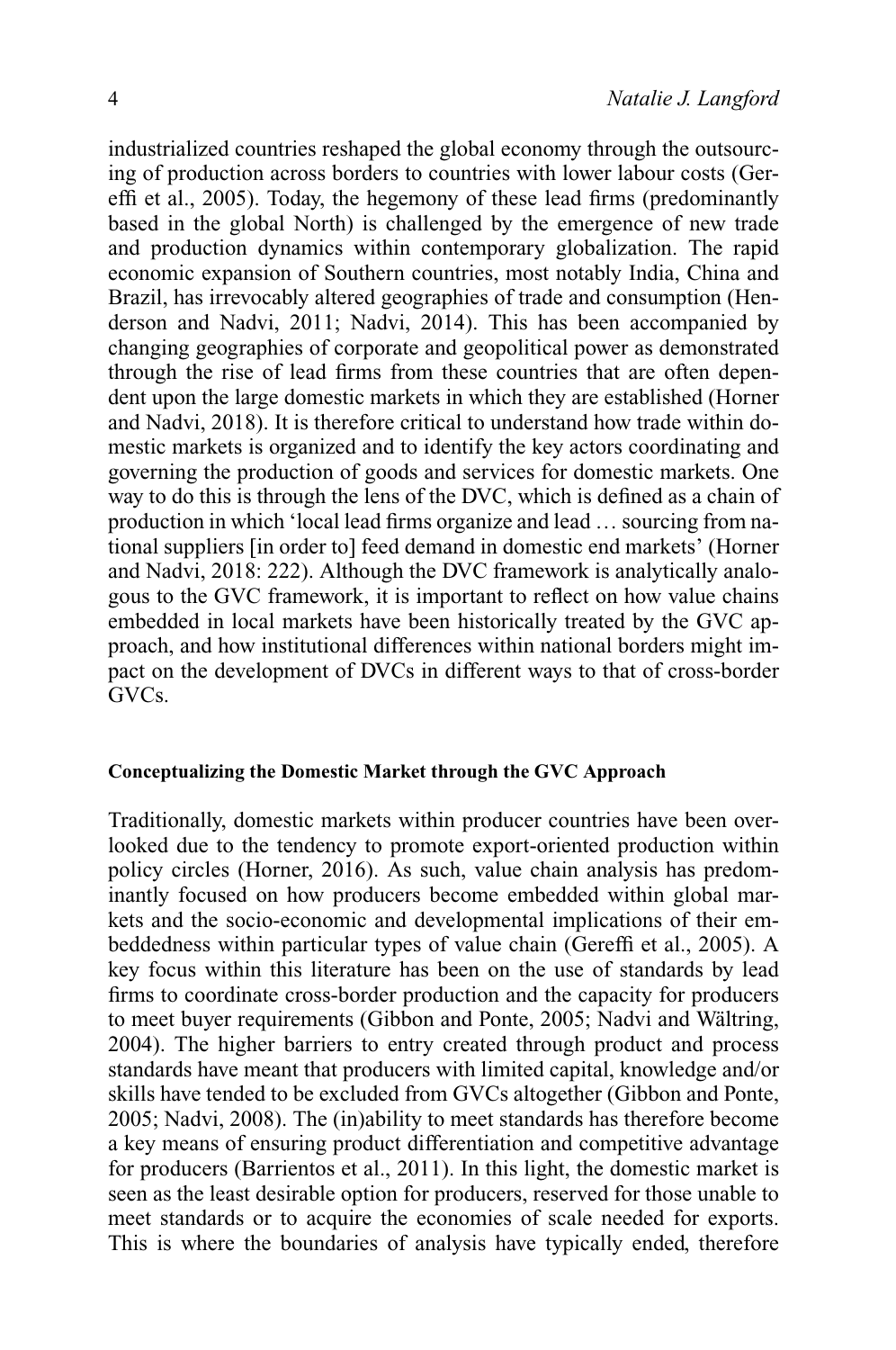obscuring the dynamics of domestic markets which shape local processes and patterns of production.

The increasingly polycentric character of global trade challenges the primacy of export-led growth because the expansion of domestic markets offers producers different choices and potentially different development trajectories compared to previous generations (Horner and Nadvi, 2018). The noted growth in South–South trade reinforces the argument to look beyond the 'global' and to examine how different geographies of consumption may affect producers and production (Bush et al., 2015). It is in this context that a number of new studies have emerged which have sought to understand the shifting patterns of governance under these broader transformations and the likely implications for producers (Knorringa and Nadvi, 2016; Pasquali et al., 2020).

Such studies have indicated that Southern lead firms may not engage in practices of outsourcing to the same extent as Northern firms, instead preferring to operate within tightly integrated systems of production (Gereffi, 2014). Furthermore, it has been argued that Southern-oriented value chains may not use product and process standards to the extent seen within the global North (ibid.). This may be linked to the relative proximity between suppliers and buyers, less extensive use of subcontracting as well as fewer market and/or institutional pressures to use standards. This has led to the argument that local firms and producers may be able to upgrade to higher value-adding functions in the value chain without the associated costs typically needed to access Northern markets, such as conforming to stringent European standards (Horner, 2016). If this is the case, lower barriers to entry could aid the participation of developing country firms within value chains by allowing them to engage in value-adding activities which would have been difficult to achieve otherwise (Gereffi, 2014). Some argue that South–South trade between countries may lead to more sustainable production practices, due to more equal trading relations (Bloomfield, 2020). However, a more pessimistic view of Southern market expansion predicts that lower regulations could 'lock suppliers into slimmer margins and cut-throat competition' (Gereffi, 2014: 23). Indeed, studies tend to illustrate that SMEs supplying local markets may often be caught in a race to the bottom due to low margins and a lack of consumer demand for high quality products (Knorringa, 2014).

Lead firms coordinating GVCs may select suppliers based on differences in national regulations, geographical proximity to market, cost of production and labour productivity. The same may apply to lead firms coordinating DVCs given that institutional differences in particular locales may be a contributing factor in determining how firms pursue competitive advantage. For example, local variations in legal frameworks and regulations could be a decisive factor in determining the geographies of lead firm sourcing. The cost and/or productivity of labour could also vary significantly by region. Furthermore, industries may often be segmented into formal and informal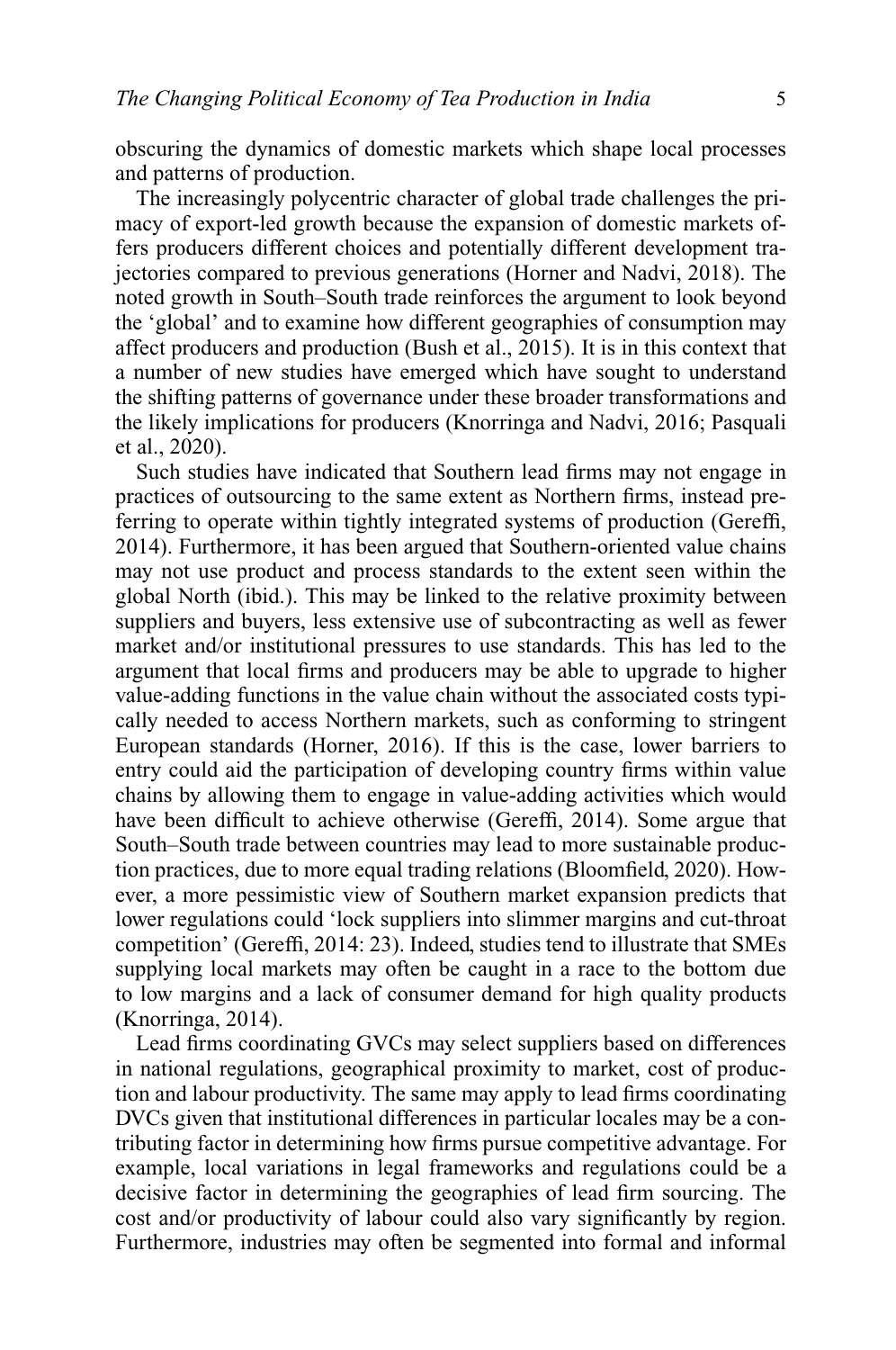production systems in which the former is subject to laws and regulations and the latter operates outside of state purview (Chen, 2007). However, price is not the only consideration and firms will consider various types of risk when determining who their key suppliers are, such as concerns over the quality of production and/or the potential loss of control over activities (Azmeh, 2019).

#### **Institutions Shaping Domestic Markets**

Value chain studies have tended to focus on the inter-firm commercial dynamics which shape the governance of production (for example, Gereffi et al., 2005). However, the institutional environment plays an important and often overlooked role shaping the configuration of value chains (Fransen, 2013). A vast literature within global governance remedies this by highlighting the ways through which public, civic and private actors have shaped the regulation of transnational production networks resulting in a plethora of public and private standards (Barrientos et al., 2011; Mayer and Pickles, 2010). While there are limits to private and public forms of governance, it is nevertheless clear that the institutional environment plays a significant role in governing the activities of lead firms, whether they are coordinating global or domestic value chains.

Discussions of how domestic value chains are shaped and structured should also pay close attention to the role of national institutions (both formal and informal). Typically, institutional capacity within developing countries is perceived as weak due to limited resources and/or a lack of ability to implement new regulations and governance programmes because of political constraints (Kaplinsky and Farooki, 2010). From this perspective, it is assumed that the relatively low barriers to entry will benefit smaller enterprises with lower capacity (particularly in the informal sector) and intensify cut-throat competition. This would likely heighten worker vulnerability to exploitation and lead to a race to the bottom for producers. Yet, these assumptions are challenged by increasing evidence of the largely heterogeneous roles played by the state and other institutional actors in emerging economies, with some evidence of a 'regulatory renaissance' taking place, particularly in Latin America (Coslovsky, 2014; Piore and Schrank, 2008). Due to state sovereignty, public actors can play a greater role in regulating domestic (as opposed to global) value chains due to the fact that each stage of the production process is undertaken within the national border. Yet, the incentive for state actors to intervene will likely be influenced by broader political and economic factors (LeBaron and Phillips, 2018).

Further evidence of heterogeneous institutional pressures within domestic markets relates to changing consumer preferences. The growth of the global middle class may result in increased concerns over the quality of goods and services purchased, a preference for branded products and a heightened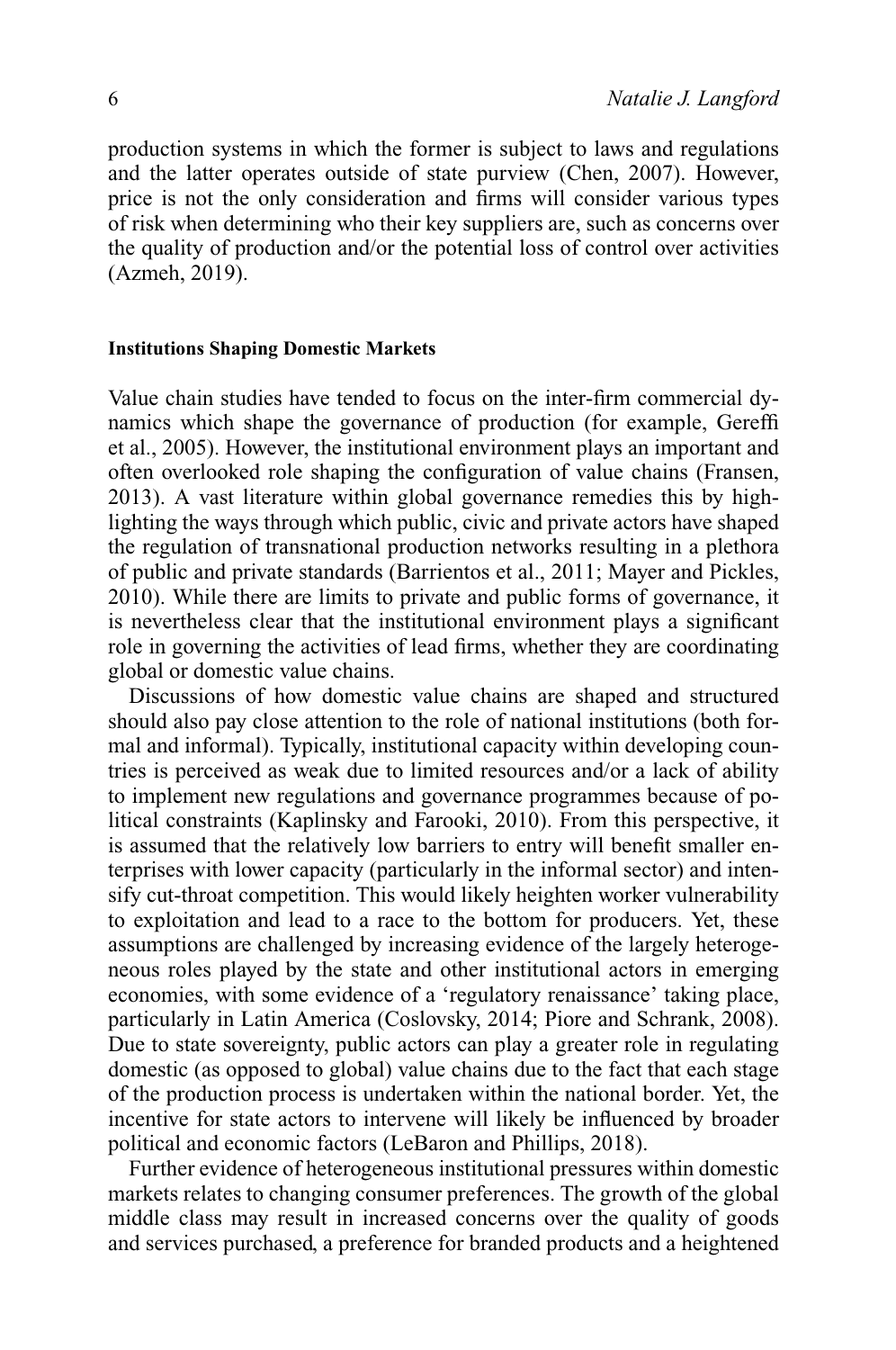awareness of social and environmental issues within production processes (Kharas, 2017). This may lead Southern lead firms to consider the use of standards to differentiate products sold, or to assure consumers that quality standards are met. There is already some evidence to suggest this may be the case as new standards governing social and environmental issues of production have emerged in the global South (Langford, 2019; Schouten and Bitzer, 2015). These Southern-led standards are often predicated upon differing forms of legitimacy compared to standards governing exports and typically have higher government involvement (Giessen et al., 2017; Schouten and Bitzer, 2015).

While the implications of increased South–South trade for value chain studies have begun to be addressed (Gereffi, 2014; Horner and Nadvi, 2018), there has been little attention paid to how the coordination of production in large domestic end markets is being shaped by changing market dynamics. The expansion of middle-class consumption, changing consumer preferences and higher levels of outsourcing all pose significant questions regarding the coordination and governance of production within Southern end markets. By examining these spatial and temporal shifts through a value chain lens, it is possible to better understand and compare the ways in which domestic actors (in particularly domestic lead firms in the South) coordinate and govern production, and how this impacts upon the regulatory frameworks governing producers. This is critical given the increasingly significant size of Southern domestic markets within the global economy.

#### **CASE STUDY METHODOLOGY**

This article explores these issues through the case of Indian tea. A case study methodology (Yin, 2009) was used to generate insightful data to capture the global and local dynamics and processes which are spatially and temporally transforming the political economy of Indian tea production. Fieldwork was undertaken in the UK, The Netherlands and India (primarily Delhi, Bangalore and Kolkata) between 2014 and 2018, during which in-depth, semistructured interviews were conducted with 59 individuals representing lead firms, supplier firms, government bodies and civil society actors (including trade unions). Table 1 offers a breakdown of interviewees by type and number.

Interviewees were selected due to their involvement in the production, regulation and/or governance of Indian tea for export and/or domestic end markets. The majority of interviews took place in Kolkata, the north-eastern hub for firms involved in tea production and sales. Interviews explored the historical shifts within the industry, the role of end-market requirements in shaping the political economy of production, the impact of growing domestic consumption and the governance of production through national laws and regulations, civil society initiatives and standards.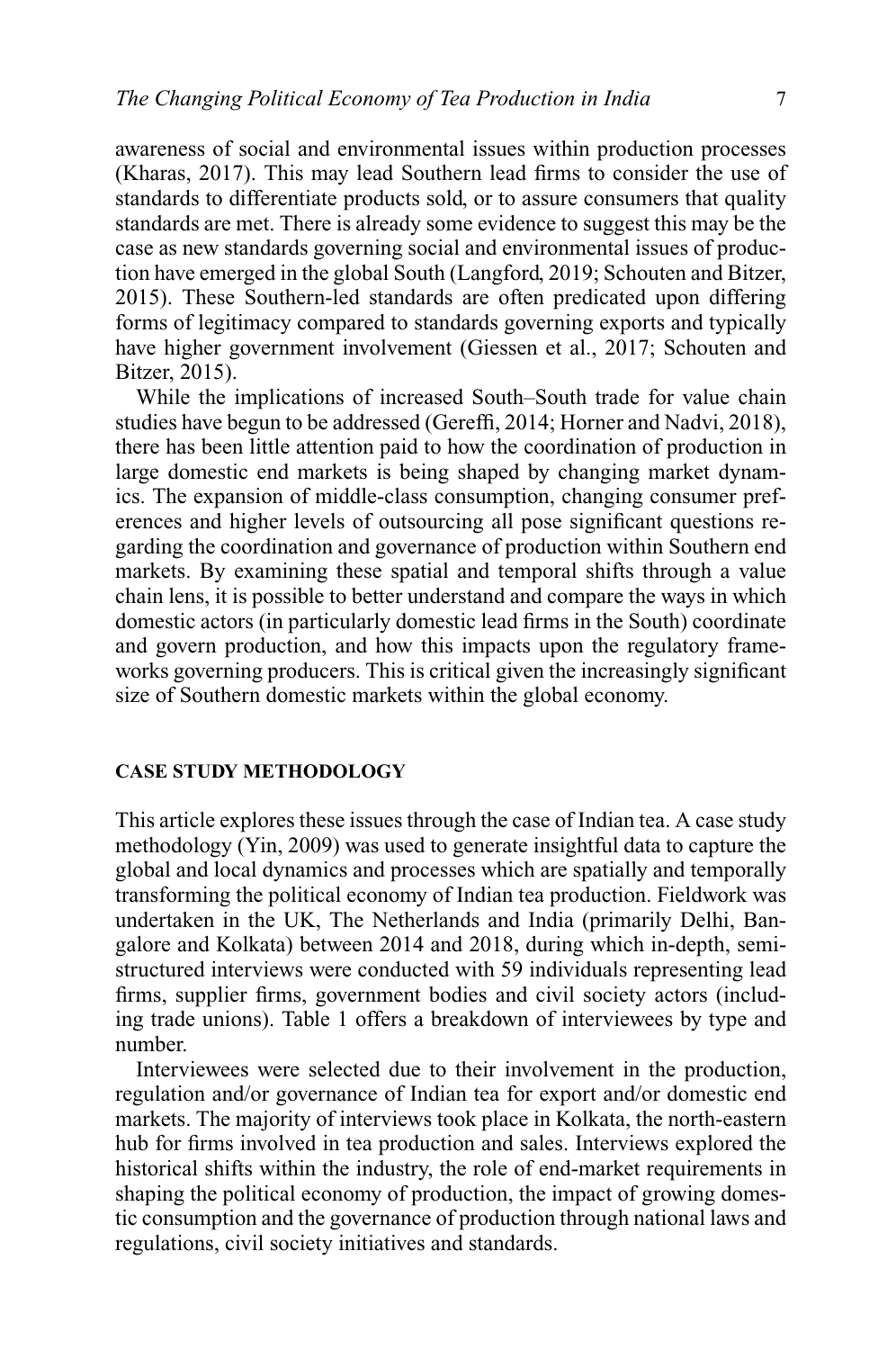| Participant type<br>Interviewee type |                        | Number of participants |  |
|--------------------------------------|------------------------|------------------------|--|
| Private                              | Lead firms             |                        |  |
|                                      | Supplier firms         | $\mathfrak b$          |  |
|                                      | Business association   |                        |  |
|                                      | Smallholder federation |                        |  |
| Public                               | Government officials   |                        |  |
|                                      | Global institutions    | 4                      |  |
| Civil society                        | National NGOs          | 23                     |  |
|                                      | Global NGOs            | 13                     |  |
|                                      | Trade unions           | 6                      |  |
| TOTAL:                               |                        | 59                     |  |

*Table 1. Interviewee Type and Number*

Key questions raised in the interviews facilitated the mapping and documentation of the actors and processes that are reshaping the political economy of tea production as the bulk of consumption has shifted from export markets to the domestic market. The value chain framework was selected due to its ability to delineate change and transformation within the organization of production through the systematic mapping of the key actors and processes shaping cross-border production of a particular good or service (Barrientos, 2002). Interviews were supplemented by secondary data sources including trade data and reports produced by companies, governments and civil society organizations linked to the Indian and global tea sectors. The tea sector was selected because the location of end markets has dramatically shifted over the past 30 years, with implications for the ways in which export versus domestic market requirements impact on the political economy of tea production. While many studies have examined the dynamics of export-oriented production (e.g. Besky, 2008; Neilson and Pritchard, 2011) there has been very little empirical exploration of the changing structures of domestic-oriented tea production in spite of the fact that the majority of tea produced in India is domestically consumed. The following section demonstrates the shifts in the geographies of trade and consumption within the Indian tea industry from the colonial era to the present day.

#### **The INDIAN TEA TRADE: FROM UNIDIRECTIONAL TO MULTIDIRECTIONAL**

#### **The Historical Development of the Indian Tea Industry: A Political Economy Perspective**

Historically, the Indian tea sector has depended upon exports both in volume and value terms (Gupta, 1997; Misra, 1987). The industry developed under British occupation and production was shaped by an extractive colonial trade model in which the majority of tea was exported to meet the growing demands of the British market, in an age of rapid industrial expansion (Besky,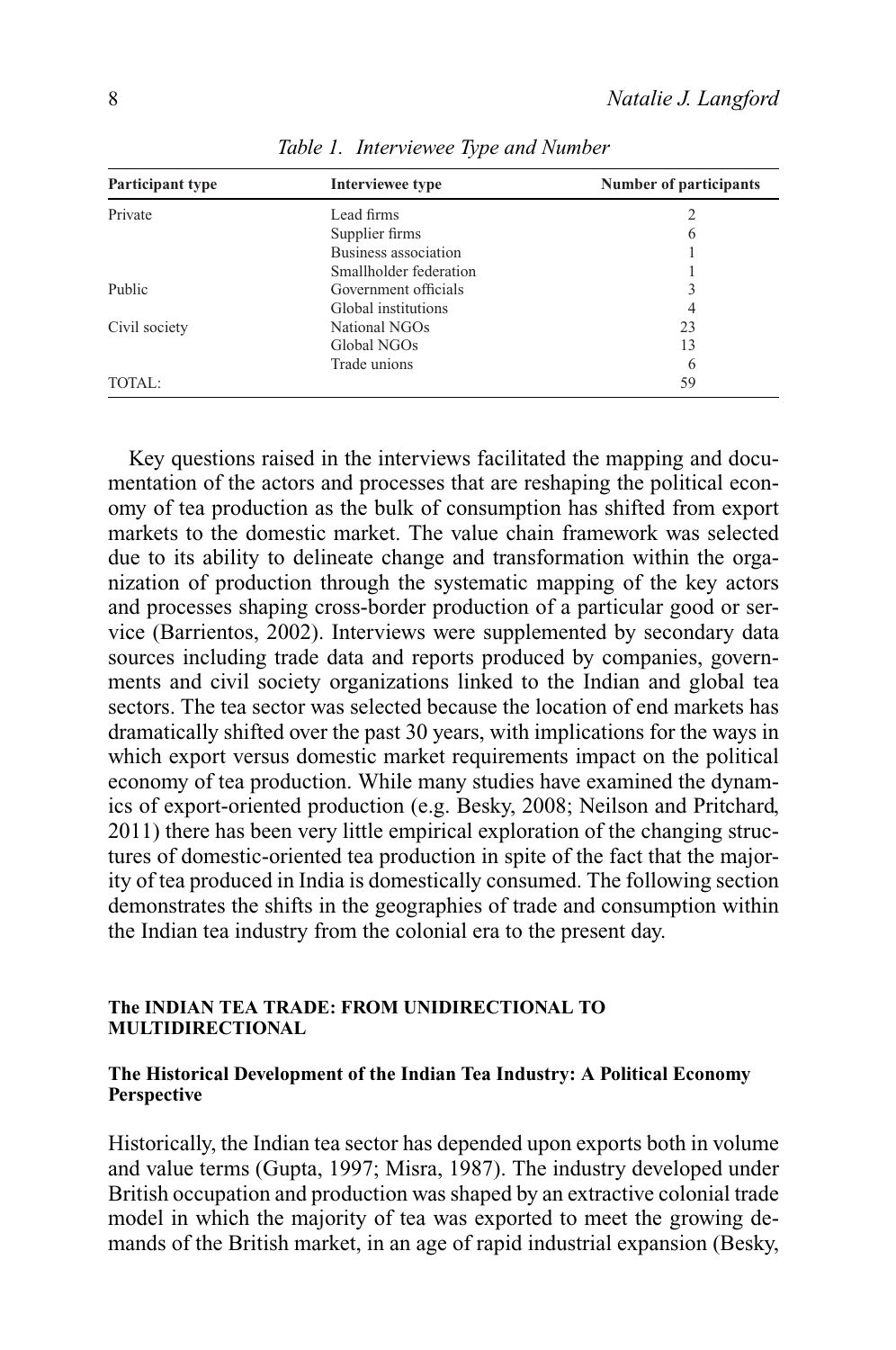2008; Chatterjee, 2001). Tight control by the British Administration meant a vertically integrated system of production, with individual firms controlling all aspects of production. Indian plantation estates were owned and operated by British firms throughout this period (Achinto, 2013). Workers were forcibly brought into Assam (the original site of tea production in India) from tribal communities in Central India, and became indentured labourers on the estates (Behal, 2010). During the 19th century, the British market remained the primary export market. However, exogenous economic factors in the early 20th century (most notably the Great Depression) led British companies in India to seek alternative markets (Gupta, 1997). During this period, attempts were made by these firms to build domestic demand for tea, albeit with limited success (Lutgendorf, 2012).

Despite independence from British rule in 1947, plantation estates continued to be controlled by British interests in the post-independence period. This posed an obstacle for value capture in what was (at that time) India's biggest export earner (Achinto, 2013). The government first attempted to remedy this through the creation of the Tea Board of India in 1953. The Board established a tax system, leading to tighter control of the industry (Mohan and Sequeira, 2012). Today, the Tea Board continues to be responsible for authorizing, registering and licensing all industrial activities pertaining to the industry (Neilson and Pritchard, 2011). Plantation estates are also governed by the Plantation Labour Act (PLA) of 1951. The PLA offers statutory protection for workers and places responsibility for worker welfare with the plantation owners. While criticisms have been levelled at the lack of proper implementation, the PLA does in principle offer numerous provisions for workers, including access to housing and medical care. Furthermore, a tripartite system of negotiations on wages affords plantation trade unions the right to enter into negotiations every three years with the state government and the employers' associations or industry representatives (ibid.). By law, planters cannot pay less than the state-set wage. Yet in spite of these legal protections, many tea workers continue to work for extremely low wages and to suffer from various forms of exploitation due to circumvention of the law by the industry (ibid.). Cash wages are still determined by piece rates and many workers are not on permanent contracts. NGO estimates from Assam put the percentage of workers on casual contracts at 50 per cent (BASIC, 2019). These workers do not have the same legal entitlements as permanent workers, and do not tend to have a regular source of income.

During the 20th century, the global tea trade grew significantly and as late as 1967 tea remained India's largest export earner (Nayyar, 2007). Yet global capital continued to dominate the industry, with profits repatriated to British lead firms and little capital left for reinvestment (Raman, 2010). In 1973, this led to further government interventions through the introduction of the Foreign Exchange Regulation Act (FERA). The FERA placed restrictions on the ability of foreign companies to maintain holdings, with all non-financial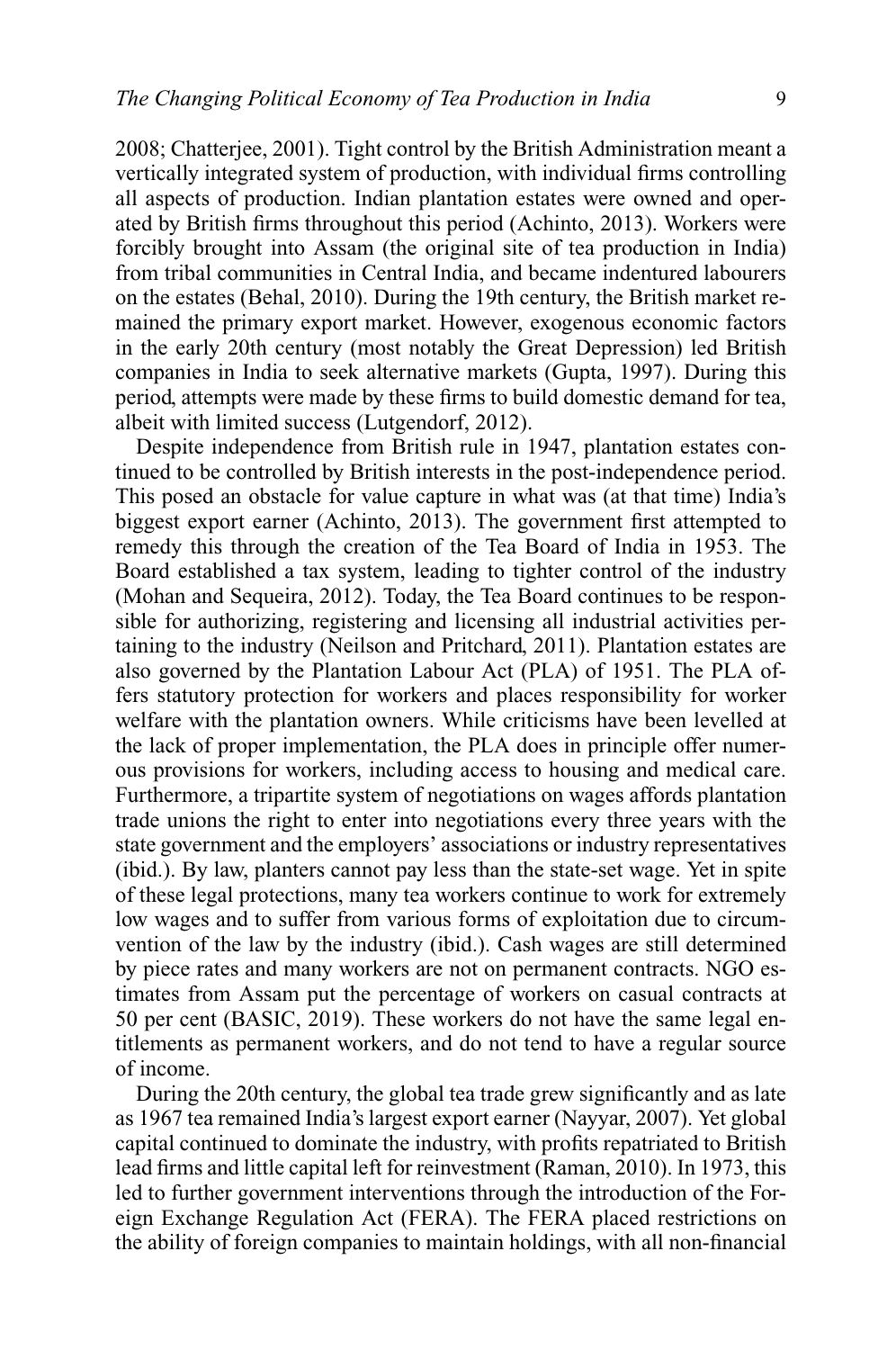subsidiaries required to dilute foreign ownership to a maximum of 40 per cent or to close operations (Majumdar, 2008). These changes allowed Indian firms to acquire a greater share of tea production, with the large Kanan Devan plantations (formerly owned by a British company) taken over by the Indian firm Tata Global Beverages during this period (Raman, 2010). However, Hindustan Lever (the largest domestic lead firm in India and subsidiary of global firm Unilever) was insulated from the FERA and retained a 51 per cent equity on the condition that 60 per cent of the subsidiary's output was in the core sector (a set of capital-intensive industries prioritized by the government for investment), and at least 10 per cent of the company's output was exported (Pant and Ramachandran, 2017). Having acquired Lipton tea brand in 1972, the firm subsequently acquired Brooke Bond in 1984 leading to the further expansion of its estates in South India and Assam. Overall, these changing ownership structures were accompanied by increased domestic consumption of tea as well as increased diversification of exports.

The rupee–rouble trading agreement with the Soviet Union led to the near monopolistic position of India as the primary source of tea imports for the Eastern bloc between the 1960s and the 1990s, with Russia becoming the most important market for Indian tea producers (Neilson and Pritchard, 2011). Following the collapse of the Soviet Union, India lost significant global market share in tea production to key competitor countries (Indian Institute of Foreign Trade, 2009). The stark decline in exports is evidenced by the fact that while Indian tea exports accounted for 53 per cent of the world's global tea trade in 1971, this had fallen to 15 per cent in 2017 (India Tea Association, 2019).

At present, tea is primarily produced in the North Eastern Region (predominantly in Assam and West Bengal) and in South India (particularly in Kerala and Tamil Nadu) (Neilson and Pritchard, 2011). Teas grown in Darjeeling, Assam and the Nilgiris have been conferred geographical indictors under a WTO TRIPS agreement<sup>1</sup> which recognizes their intrinsic value (Das, 2009). The production of black tea is further classified as either orthodox or CTC (crush, tear, curl) (Kadavil, 2007). CTC tea tends to be used in lower-quality products such as the tea dust used in tea bags. Approximately 90 per cent of India's current black tea production is CTC, and 10 per cent is orthodox (India Tea Association, 2019). There are huge regional variations depending on the type of tea and the region in which it is produced. Assam CTC is only valued at around Rs 150 per kg while orthodox tea from Assam can fetch Rs 500 per kg and Darjeeling orthodox can fetch Rs 1,500 per kg (BASIC, 2019). Darjeeling is primarily export-oriented (approximately 70 per cent is exported) given the high values which can be fetched in foreign markets (Datta, 2010). Generally speaking, the north-eastern states tend to

<sup>1.</sup> World Trade Organization agreement on Trade-Related Aspects of Intellectual Property Rights.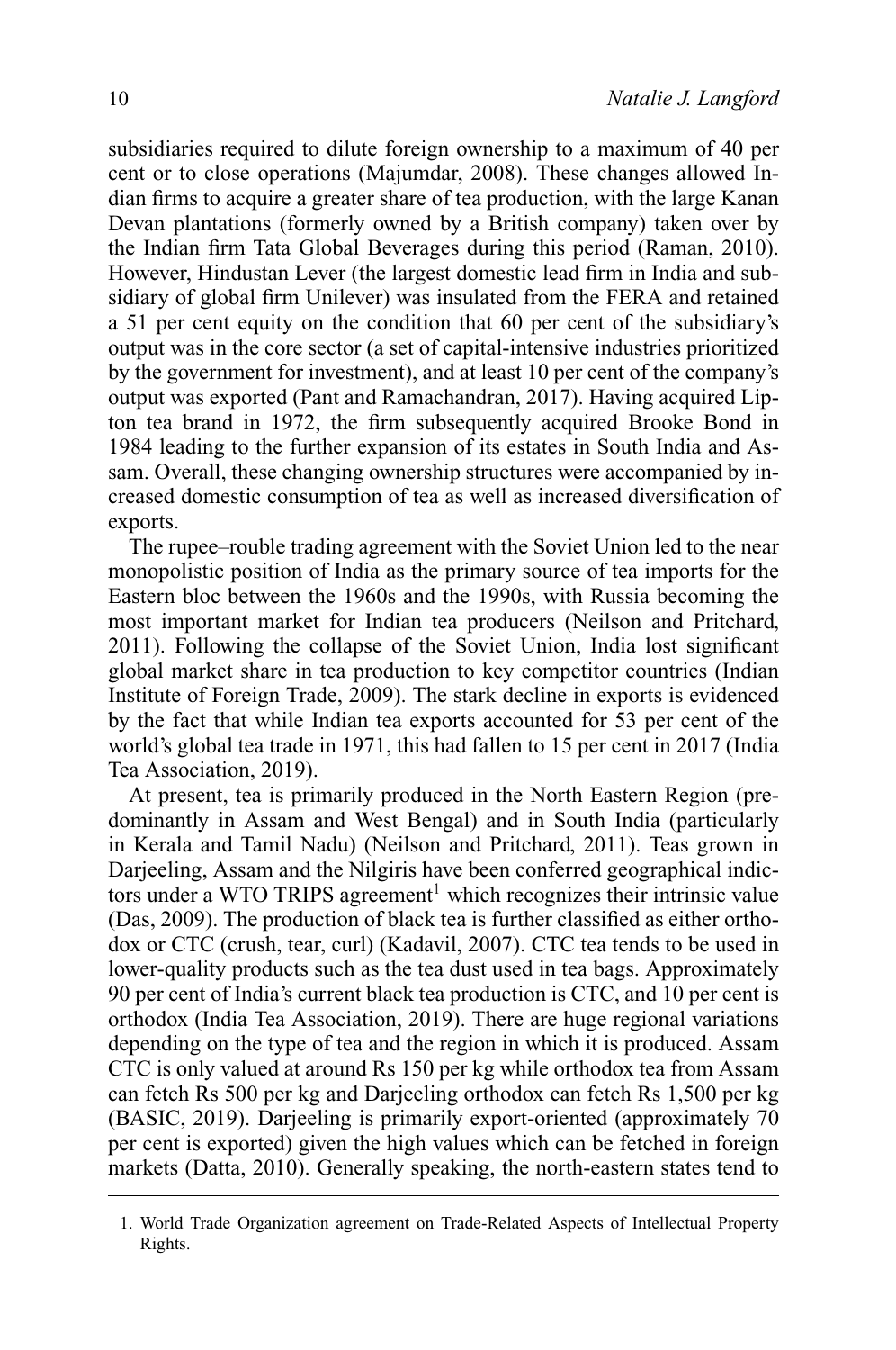| <b>State</b> | $%$ share |
|--------------|-----------|
| Assam        | 58        |
| West Bengal  | 23        |
| Tripura      |           |
| Tamil Nadu   | 9         |
| Kerala       | 8         |
| Karnataka    |           |
| Total India  | 100       |

*Table 2. Percentage Share (of Total Production) in each Tea-producing State of India, 2018*

*Source*: Tea Board of India (2018)

produce branded tea whereas southern-grown tea tends to be unbranded tea. Table 2 demonstrates the dominance of Assam at the national level with over 50 per cent of India's total tea production coming from that state. Approximately 85–90 per cent of the tea produced in the North Eastern Region is consumed domestically. In the southern regions, approximately 50 per cent reaches export markets, with the rest consumed domestically (Indian Institute of Foreign Trade, 2009).

From the 1990s onwards, the Indian tea industry has been impacted by the changing corporate structures of the world's largest tea companies. A series of mergers and acquisitions accompanied by the forward integration of production (with an increased emphasis on core competencies by the multinational corporations) has led to considerable consolidation of market power at the global scale. At present, just three firms control approximately one fifth of the global tea market: Unilever controls 12 per cent, Tata Global Beverages controls 4 per cent and Twinings controls 2 per cent (Potts et al., 2014). As Figure 1 illustrates, these firms source their products through a complex set of intermediaries from producer to processor to blender. These inter-firm relationships contain significant degrees of power asymmetry with implications for the capture of value at each stage of the production process (Kadavil, 2007; van der Wal, 2011). At the global scale, the industry overall has shifted from vertical integration towards a value chain structure (see Figure 1) as firms have sought to advance their competitive position through the outsourcing of lower value adding activities.

Brand-based competition defines the business models of these large firms, and financial markets have further encouraged the valuation and protection of these intangible assets (Neilson and Pritchard, 2011). Key brands such as Lipton, PG Tips (Unilever) and Tetley (Tata Global Beverages) compete for global market share, and the price of tea is therefore a major competitive pressure for lead firms. Indian tea producers are left with little or no influence over the terms of trade in export markets, and the low prices fetched continue to adversely impact on tea workers and farmers (LeBaron, 2018).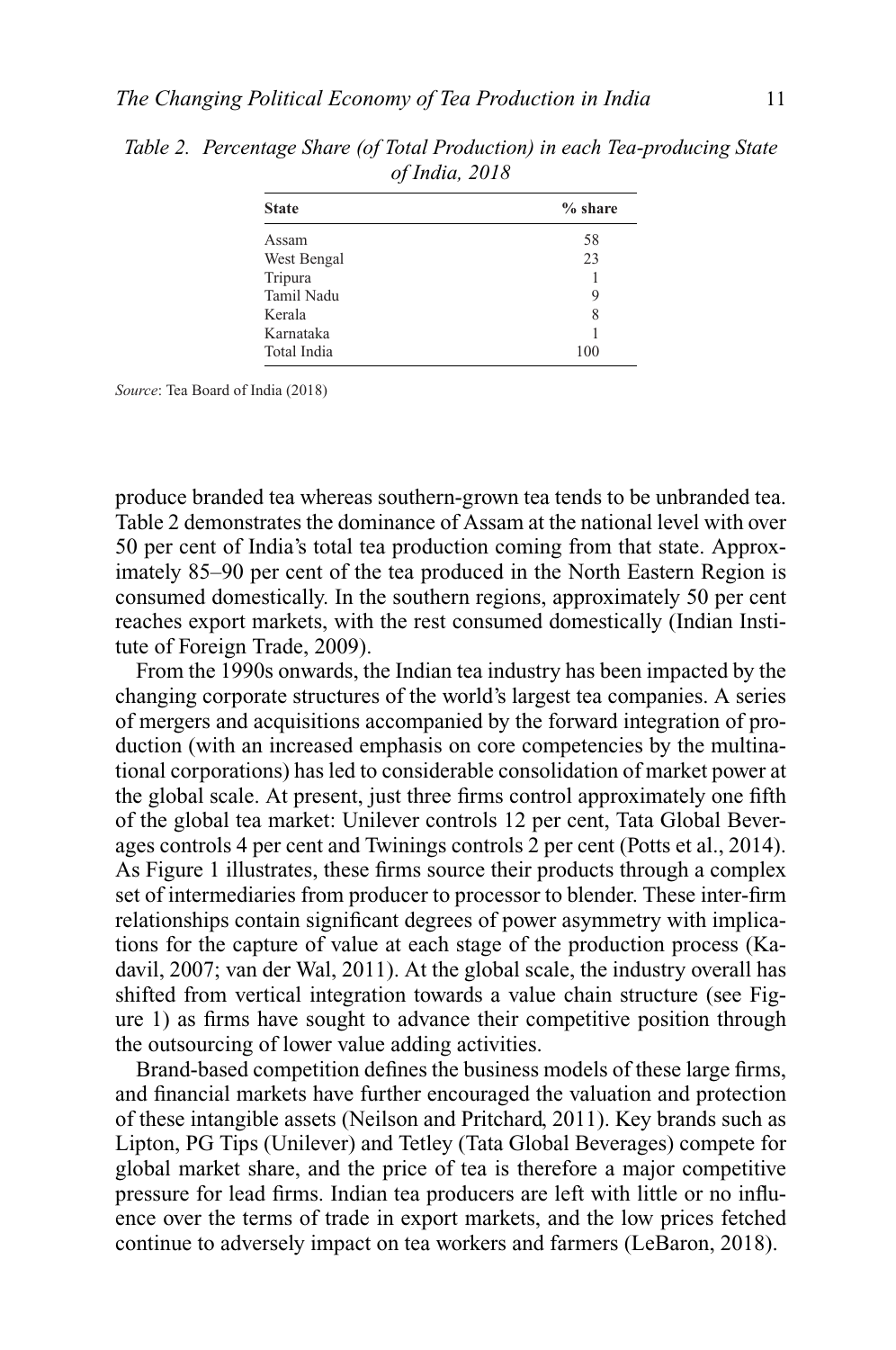

*Figure 1. Value Chain Structure of Indian Tea Production: A Temporal Perspective*

#### **Shifting Geographies of Indian Tea Trade: The Growth of the Domestic Market**

While the GVC of Indian tea production has been extensively studied, little is known about the domestic structures of production and how they have shifted in recent decades. The domestic market for tea in India grew steadily from the 1960s. Aside from the increased control of the industry by local firms following the introduction of FERA (which may have created a more positive perception of the industry among local consumers), the growth in domestic consumption was also due to the introduction of new technologies within tea processing which increased the availability of affordable tea (Lutgendorf, 2012). During the period 2000–18, the volume of tea consumed domestically rose from 600 million kg to over 1,000 million kg (see Figure 2) and while per capita consumption is still relatively low compared to some other countries, the overall increase in demand has meant that the majority of tea produced in India has fed domestic (as opposed to export) markets. By 2013, almost 90 per cent of tea produced was consumed domestically (Arya, 2013). The growth in the domestic market is correlated to the changing consumer preferences of Indian consumers. As disposable income has risen, consumers have switched from loose leaf teas towards premium, branded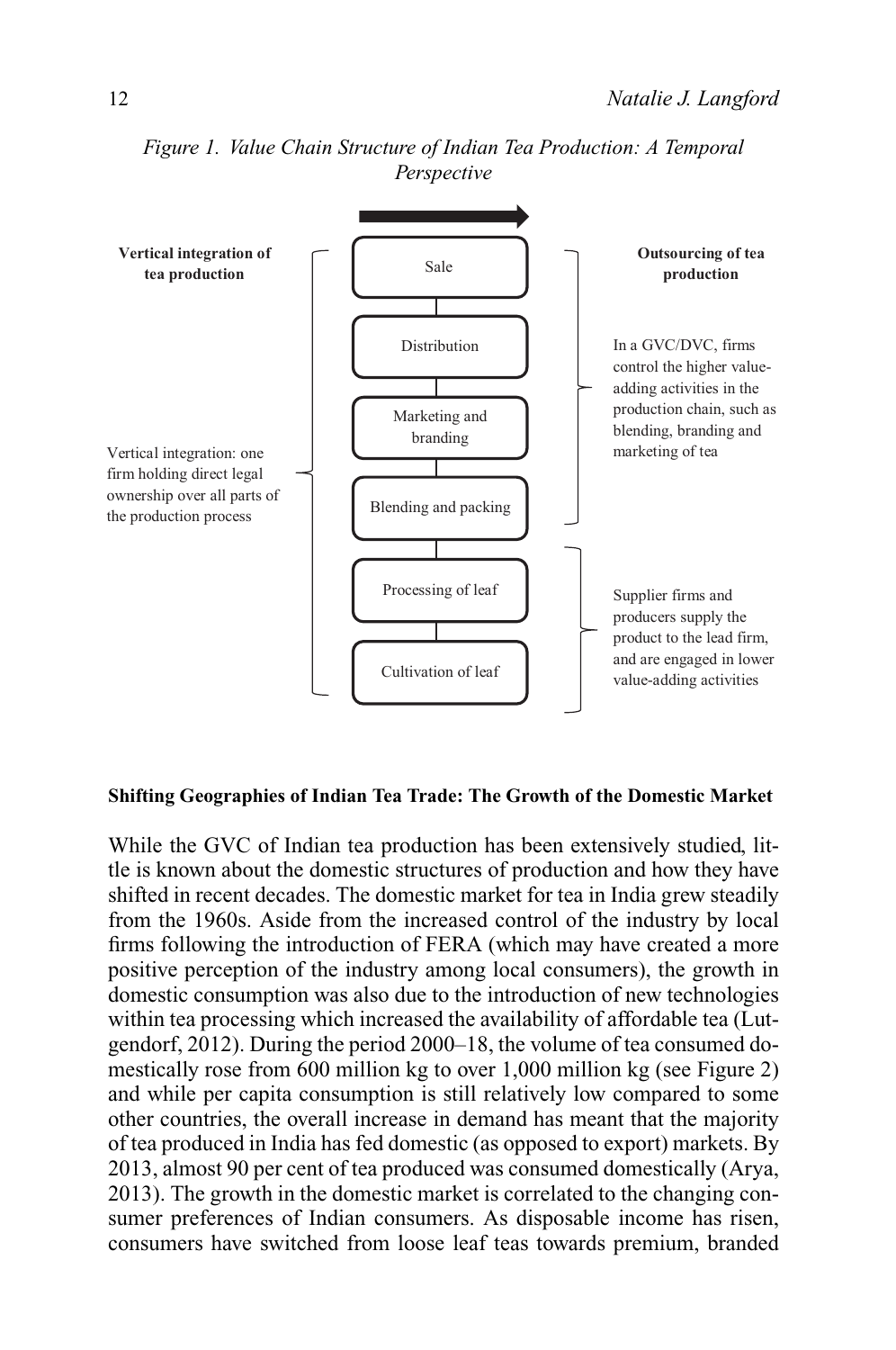

*Figure 2. Changing Volume of Tea Production for Export versus Domestic Markets, 2000–2018 (in million kg)*

*Source*: India Tea Association (2019)

| Zone      |       | Rural    |       | Urban    |  |
|-----------|-------|----------|-------|----------|--|
|           | Loose | Packaged | Loose | Packaged |  |
| North     | 11%   | 89%      | 8%    | 92%      |  |
| West      | 18%   | 82%      | 17%   | 83%      |  |
| Central   | 28%   | 72%      | 15%   | 85%      |  |
| South     | 17%   | 83%      | 13%   | 87%      |  |
| East      | 53%   | 47%      | 46%   | 54%      |  |
| All India | 25%   | 75%      | 20%   | 80%      |  |

*Table 3. Preferences for Packaged vs Loose Leaf by Region*

*Source*: Tea Board of India (2018)

categories, with 2018 figures shown in Table 3 demonstrating preferences for packaged tea across the majority of urban and rural India.

The growth in domestic tea consumption has been accompanied by stagnation in relation to the volumes of tea exported, as detailed in Figure 2 which illustrates this pattern from 2000 to 2018. These trends differ in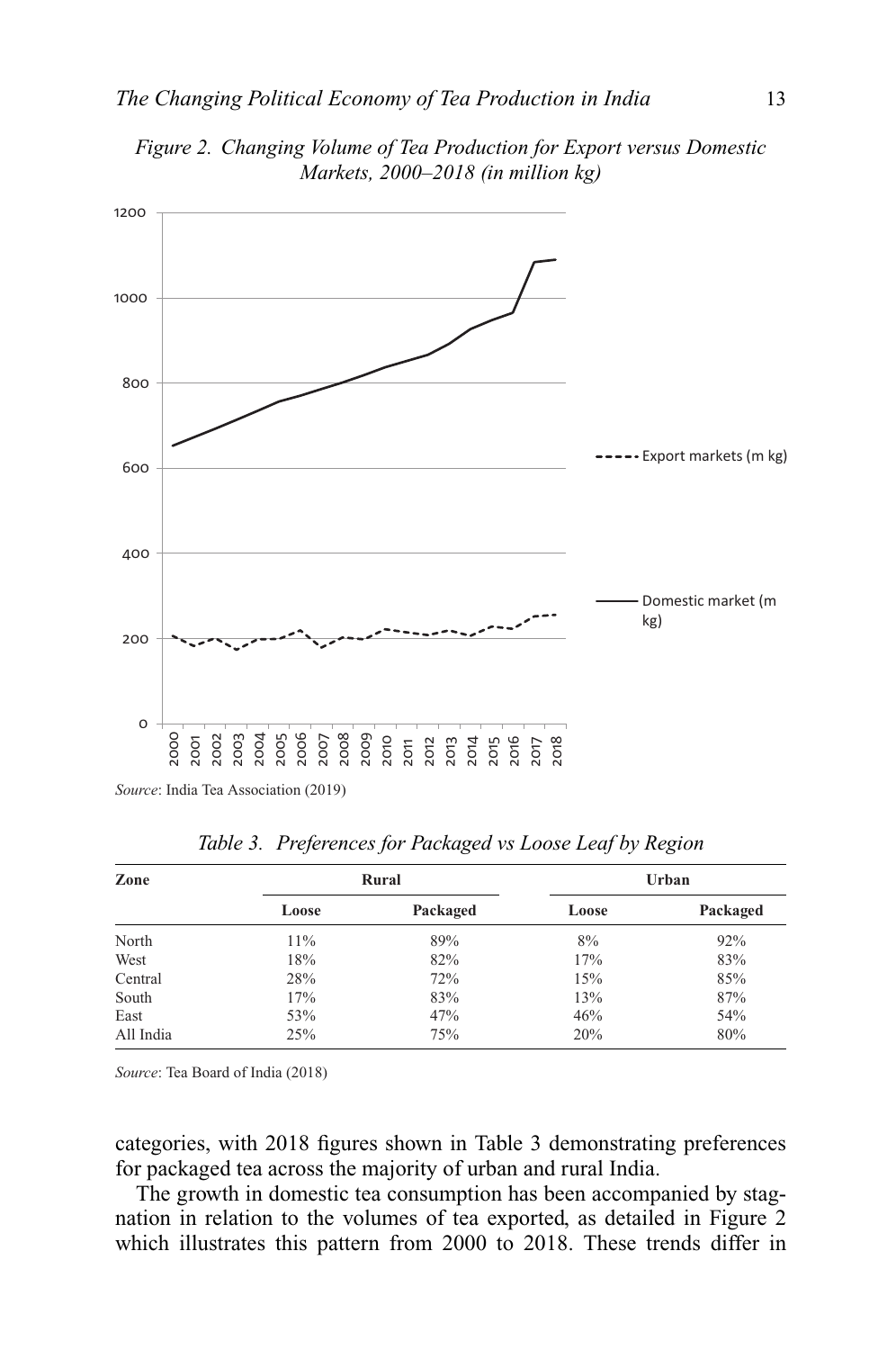comparison to other major tea producing countries such as Sri Lanka and Kenya which continue to be export-oriented: in both cases, approximately 95 per cent of their total production is exported (CPDA, 2008; ILO, 2018). However, the Indian case bears some similarity to China where approximately 66 per cent of tea production is domestically consumed (Lei, 2016).

Within the domestic market, Hindustan Unilever and Tata Global Beverages are the two largest firms and control approximately 27 per cent and 29 per cent of the market respectively (Potts et al., 2014). Hindustan Lever is a subsidiary of the global firm Unilever, the world's largest buyer of tea. Tata Global Beverages is an Indian firm by origin but can be considered a global lead firm due to its ownership of Tetley, a UK firm which it acquired in 2000. However, Hindustan Lever and Tata Global Beverages can simultaneously be considered domestic in the sense that some segments of the two companies purchase tea solely for the local market and with the majority of tea sourced from domestic producers — in contrast to Unilever and Tetley, which, whilst part of the same overall conglomerate, source tea for global markets and from producers across many regions. These intersections between the GVC and DVC highlight the merits of adopting a value chain analysis which is inclusive of multiple, overlapping chains of production (Langford, 2019). Alongside Hindustan Lever and Tata Global Beverages, there are a number of large tea companies which coordinate production for the domestic market. Interestingly, several of these companies (such as Goodricke Group) operate as lead firms in the domestic market but are also first-tier suppliers to global lead firms. Traditionally, these domestic players have maintained vertically integrated structures.

Large, branded companies have promoted packaged tea through extensive marketing campaigns in which brand has been linked to quality (Mukherjee et al., 2012). This trend parallels shifts in production occurring within the global tea market, in which the move to increasingly sophisticated blending recipes and the central role of branding have benefited larger multinational corporations over smaller firms (Neilson and Pritchard, 2011). Whereas branded tea in the domestic market was only 12 per cent more expensive than unbranded tea in 2009, it was 70 per cent more expensive by 2017 (BASIC, 2019). These changing market conditions led Unilever to increase its ownership share in its Indian subsidiary Hindustan Lever from 55 per cent to 67 per cent (the legal maximum under Indian law) in 2013 (Unilever, 2015). This illustrates once again the limits of studying value chains from a purely global perspective and demonstrates the porous boundaries of a domestic versus global value chain analysis.

We can conclude that Indian tea production is no longer dominated by exports to foreign countries but is instead increasingly dependent on the domestic market. While value addition in select export markets may be high, many large producers (planters) claim that they fetch good prices on the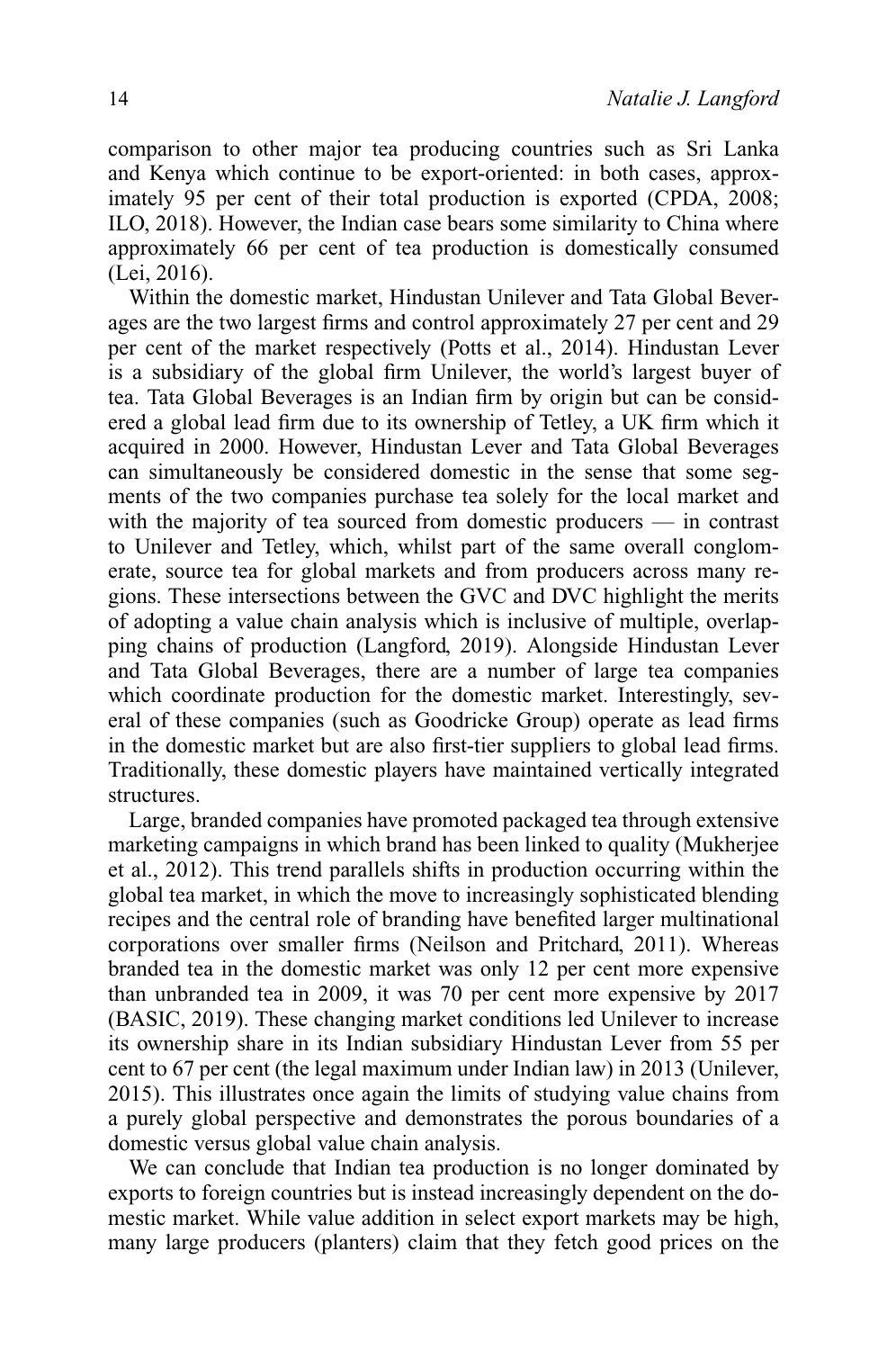domestic market, relative to exports overall.2 However, this is primarily the experience of larger firms involved in the production of premium teas, and there may be variations depending on the quality of teas being sold. While many studies have analysed the GVC dynamics that shape Indian tea production, there remains a gap in our understanding of how domestic dynamics shape the political economy of production (Neilson and Pritchard, 2011). The following section sheds light on this question by drawing extensively on primary research to analyse three important characteristics of domestic production through a value chain lens.

#### **THE CONTEMPORARY ORGANIZATION OF PRODUCTION IN THE DOMESTIC MARKET: THREE KEY TRANSFORMATIONS**

#### **The Formation of a Domestic Value Chain for Indian Tea**

Historically, the coordination of production for the domestic market has been characterized by vertical integration in which tea firms selling to the market exercised direct control over production via ownership of plantation estates. However, the contemporary coordination of production for the domestic market has radically changed. The following section explores the key political economic factors which led to an increased fragmentation of production and the emergence of value chain dynamics within the domestic market.

During the 2000s, the vertically integrated production system became increasingly untenable for the largest domestic firms owing to price volatility on global tea markets. In 2001, global tea prices plummeted due to oversupply which led to a systemic crisis within the industry (CEC, 2007). Many plantation estates closed because managers were no longer able to pay the necessary taxes and overheads (Chattopadhayay, 2005). In addition, many estates failed to meet yield targets and to maintain the quality of tea produced (Larsen, 2016). At the height of the crisis, approximately 100,000 permanent tea workers were affected by estate closures with NGO reports indicating chronic impoverishment in tea-growing regions (CEC, 2007). As workers faced destitution, estate owners protested the cost of their legal obligations under the PLA by claiming that compliance with costly regulations undermined the competitiveness of the industry (Neilson and Pritchard,  $2011$ ). This remains their perspective today.<sup>3</sup>

For the largest domestic firms, the crisis demonstrated the significant commercial risks in continued plantation ownership. Both Hindustan Lever

<sup>2.</sup> Interview, Managing Director, Planter 2, 7 July 2015; Interview, Managing Director, Planter 4, 20 July 2015; Interview, CEO, Planter 5, 3 August 2015.

<sup>3.</sup> Interview, Managing Director, Planter 2, 7 July 2015; Interview, Managing Director, Planter 4, 20 July 2015; Interview, Managing Director, Planter 6, 2 July 2015.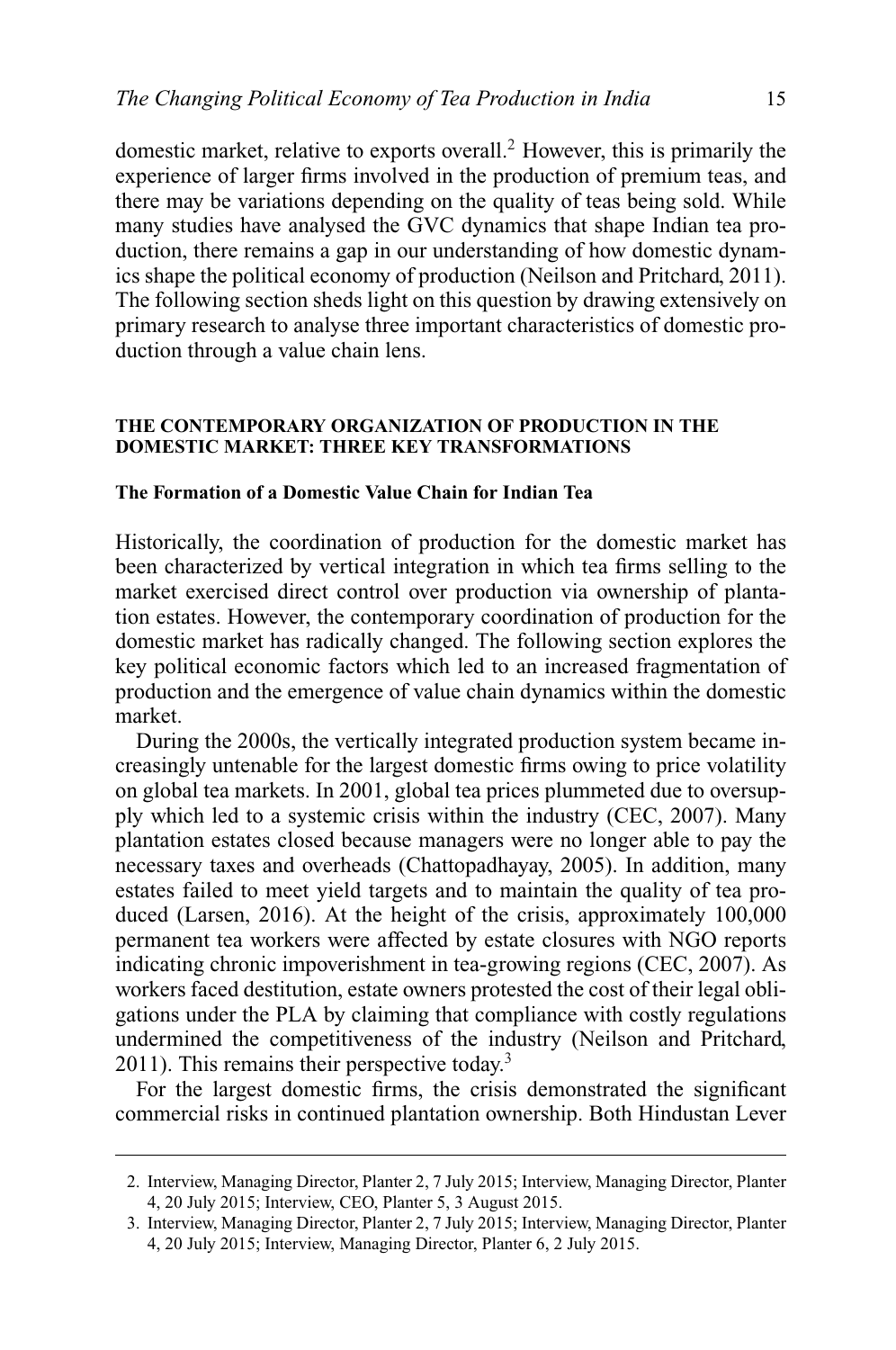and Tata Global Beverages owned significant plantation estates in the northeastern and southern tea growing regions, but in 2005, Hindustan Lever announced its plans to sell the majority of its estates. The sale of Hindustan Lever's plantations to McLeod Russel made the latter company the largest tea producer in the world (Dutta, 2019). Tata Global Beverages feared that it would become uncompetitive in light of Hindustan Lever's decision, and also sold its operations in Assam and in the Nilgiris, but maintained ownership of its Darjeeling tea estates due to the higher sale prices of this region's production (Raman, 2010). Prior to the sale of its Kanan Devan estates, Tata downsized its labour force by offering workers voluntary retirement packages a year before the sale.<sup>4</sup> This resulted in the intensification of labour amongst the remaining workforce. Given that Tata still sources tea from the estates, this intensification has essentially allowed Tata and other firms to 'buy the tea at a lower cost' (Raman, 2010: 167). Between the two firms, it is estimated that a total of 36,000 workers were laid off through the sale of estates (Groosman, 2011; Raman, 2010). New plantation companies were formed through this process of vertical 'dis-integration' based in the tea-growing regions in Assam, Kerala and Tamil Nadu. They include the Kanan Devan Hills Plantations and Amalgamated Plantations Private Limited (formerly owned by Tata Global Beverages) and McLeod Russel (formerly owned by Hindustan Unilever).

Given the significant combined market share of Hindustan Lever and Tata Global Beverages, the coordination of production for the domestic market was radically transformed by the construction of a DVC characterized by similar sourcing practices to those used by lead firms in global markets. By creating a DVC, both firms were able to eliminate the mounting risks associated with the management of plantation estates. Firstly, they no longer had to meet the costs of running plantations, which included compliance costs associated with national regulations and law.<sup>5</sup> Instead, supplier firms would be responsible for compliance and for meeting such costs. Secondly, the firms were afforded more flexibility within their domestic sourcing base. While retaining some degree of ownership (and therefore creating dependency) within the new plantation companies formed, the firms were also able to geographically expand their supplier base.<sup>6</sup> This reduced the risks associated with pest outbreaks as well as risks posed by trade union unrest. These lead firms hold contracts with their 'priority factories' and spread their sourcing of tea through a 1:8 ratio, meaning that every kilo of tea is sourced from eight different sites or factories.<sup>7</sup> By switching from vertically integrated

<sup>4.</sup> In the case of the sale of the Kanan Devan Hills Plantations, Tata instituted an employee buyout. For more information on the case, see Raman (2010: 166–67).

<sup>5.</sup> Interview, CEO, Lead Firm 1, 4 June 2015; Interview, Head of Sustainability, Lead Firm 2, 16 July 2015.

<sup>6.</sup> Interview, CEO, Lead Firm 1, 4 June 2015; Interview, Head of Sustainability, Lead Firm 2, 16 July 2015.

<sup>7.</sup> Interview, CEO, Lead Firm 1, 4 June 2015.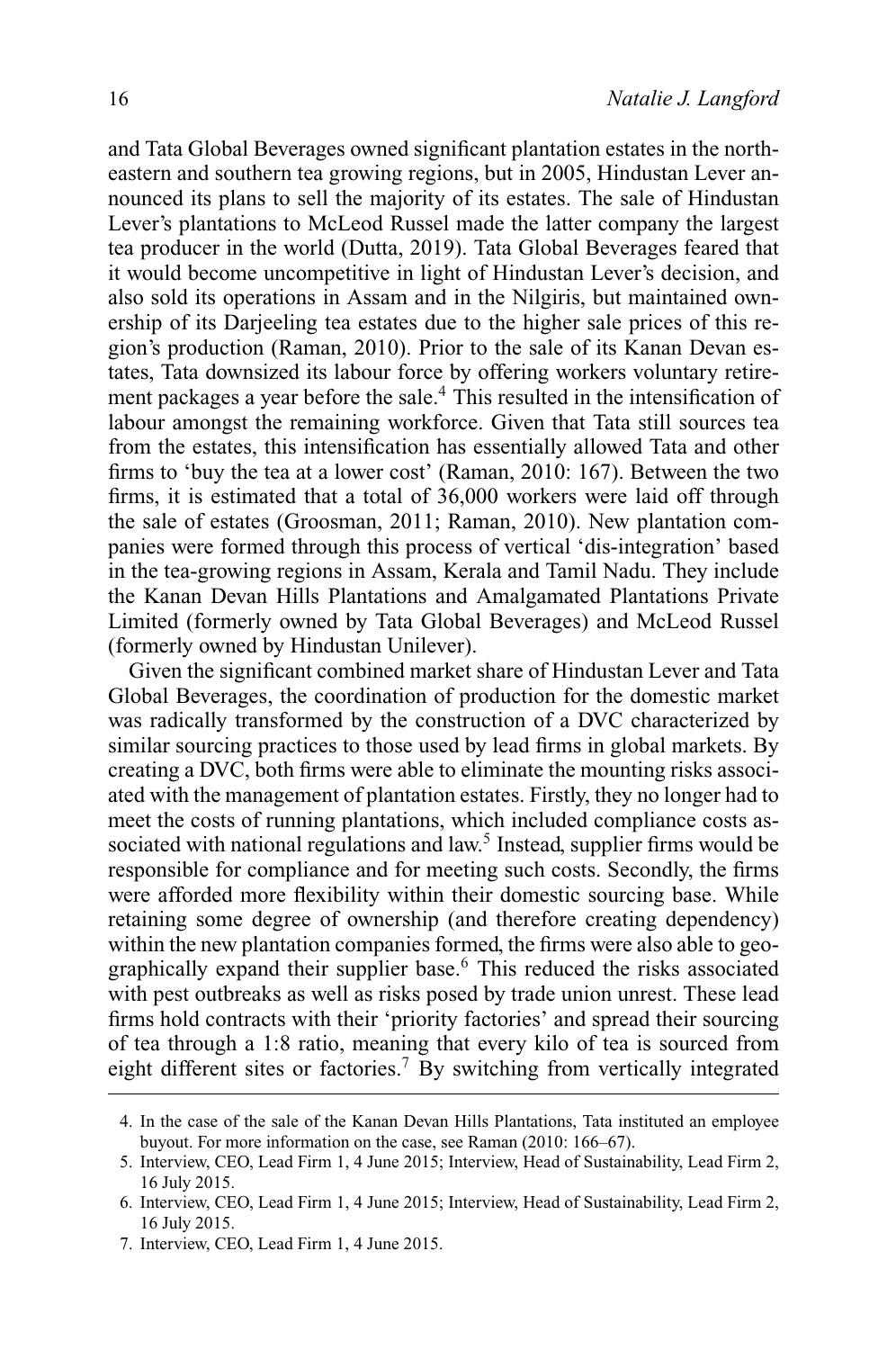| <b>Type</b>               | <b>Size</b>                             | Ownership                                                                    | <b>Processing Facilities</b>                                                                    |
|---------------------------|-----------------------------------------|------------------------------------------------------------------------------|-------------------------------------------------------------------------------------------------|
| Smallholding              | $1-25$ acres $\left($ < 10.12 hectares) | Proprietor                                                                   | None: leaf is transported to<br>bought-leaf factory                                             |
| Registered tea<br>gardens | $<$ 200 hectares                        | Single proprietor or<br>partnership firms                                    | Processing facilities may<br>be on site, or tea may be<br>processed at a<br>bought-leaf factory |
| Plantation<br>estates     | $>200$ hectares                         | Large companies, limited<br>liability companies or<br>state/worker ownership | Processing facilities on site                                                                   |

*Table 4. Structures of Ownership in the Indian Tea Industry*

*Source*: Kadavil (2007)

systems of production to a model of outsourcing across a broader supplier base, domestic lead firms have freed themselves to further specialize in the marketing and branding of tea products, leading to increased domestic market consolidation.

#### **The (Re)Organization of Tea Production in the Domestic Value Chain**

By focusing the frame of empirical investigation on the DVC, the role of the informal sector within Indian tea production is brought to light. For while global lead firms sourcing for export markets only source tea from plantation estates, tea sold in the domestic market is extensively sourced from smallholder producers. GVC analysis obfuscates the significance of these producers due to its exclusive focus on export-oriented production whereas a DVC lens invites scrutiny of these additional sites of production. The coexistence of smallholders alongside plantation estates and registered tea gardens creates a segmented industry in which different regulations and norms apply to different types of producer. For example, plantation estates and registered tea gardens operate in the formal sector and are subject to national regulations set by the Government of India, including the PLA. In contrast, smallholders operate in the informal sector and outside the purview of state regulation. Table 4 illustrates the legal definitions that constitute these varying ownership structures.

Smallholder production under Indian law is defined as a farm or enterprise of less than 10.12 hectares in area. As Table 5 illustrates, in 1991, smallholder production was responsible for just 7 per cent of India's total tea production. Yet by 2019, smallholder production was estimated to provide over 48 per cent of total tea production, with an estimated 180,448 small tea growers producing tea on 161,648 hectares (India Tea Association, 2019). The growth of this production segment has been exponential; during the period 2014–18 production by smallholders rose by 248 million kg, an increase of 62 per cent (ibid.). During this same period, production in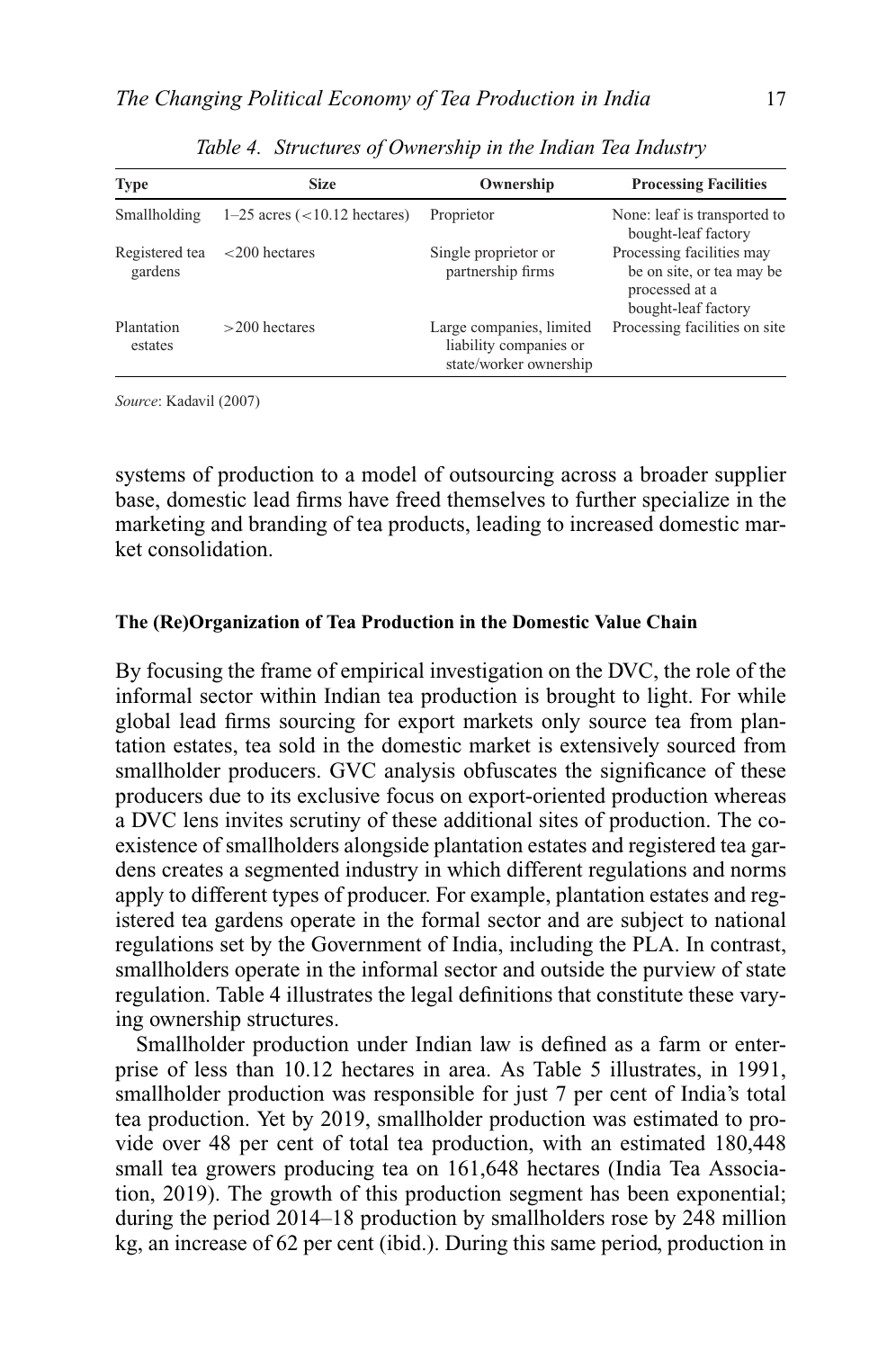| Year | <b>Small growers</b> | <b>Plantation estates</b> |
|------|----------------------|---------------------------|
| 1991 | $7\%$                | 93%                       |
| 2001 | 24%                  | 76%                       |
| 2011 | 28%                  | 72%                       |
| 2012 | 32%                  | 68%                       |
| 2013 | 31%                  | 69%                       |
| 2019 | 48%                  | 52%                       |

*Table 5. Growth of Smallholder Production in India in terms of Total Tea Production (%), 1991–2019*

*Sources*: India Tea Association (2019); Tea Board of India (2013)

*Table 6. Production (million kg) of Plantations and Registered Tea Gardens vs Smallholders in India, 2019*

|                                               | North India | South India | All India    |
|-----------------------------------------------|-------------|-------------|--------------|
| Registered tea gardens and plantation estates | 575.46      | 116.80      | 692.26 (52%) |
| Small growers                                 | 538.30      | 108.07      | 646.37 (48%) |
| Total                                         | 1.113.76    | 2.24.87     | 1.338.63     |

*Source*: India Tea Association (2019)

the formal sector declined by over 100 million kg, a decline of 13 per cent (ibid.). The total production (in million kg) of plantations versus smallholders by region is detailed in Table 6.

The expansion of smallholder tea farming was linked to both market factors and government initiatives. Favourable tea prices during the 1990s due to undersupply on the global market made tea cultivation attractive to producers (Kadavil, 2007). Yet, this expansion was also heavily supported by the creation of government programmes which encouraged farmers to convert from vegetable to tea production (Seddon and Schmidt, 2017). In Assam alone, state efforts to popularize small tea production has led to an increase from 657 farmers in 1990 to over 84,000 in 2019 (BASIC, 2019).

While smallholders have historically played a marginal role in Indian tea production, their rapid expansion has significantly altered the domestic structures of production. Smallholder production has been linked to higher productivity as compared to plantation estates due to the intensive and manual nature of work needed for tea cultivation in the absence of machinery: pruning, spraying and plucking are typically done by hand within smaller sites of production (Hayami and Damodaran, 2004). The regular plucking of the densely packed tea leaves by smallholders is said to increase the overall productivity in terms of yield per hectare (ibid.), and Indian smallholders in the tea industry are more productive than plantations, as illustrated by Table 7.

A further competitive advantage of smallholder production is the fact that farmers are self-employed and make use, first and foremost, of family labour. Where waged labour is used on smallholder sites, farmers are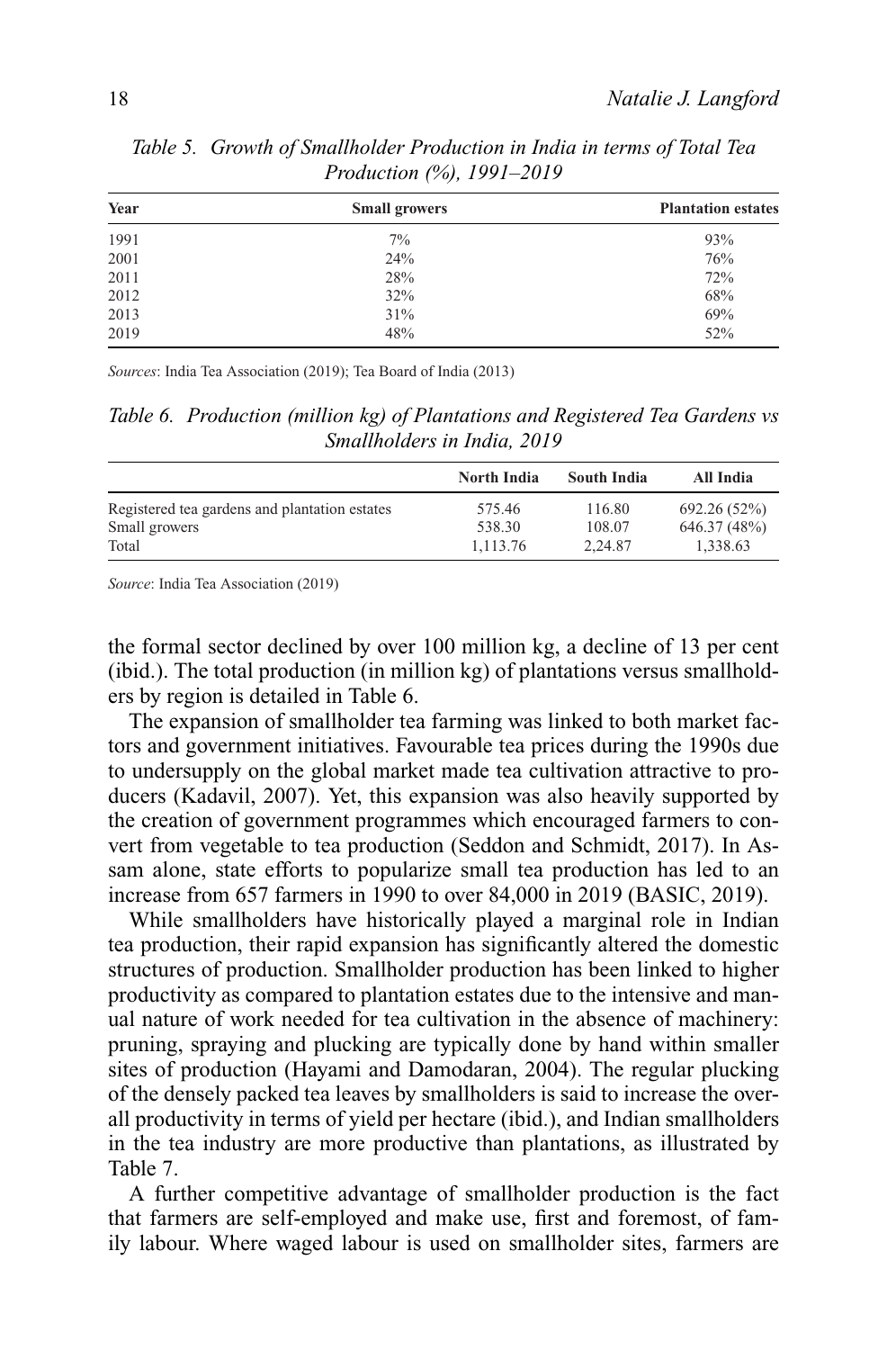| Year | <b>Small growers</b> | Registered tea gardens<br>and plantation estates |
|------|----------------------|--------------------------------------------------|
| 2011 | 2,000                | 1,970                                            |
| 2012 | 2,292                | 1,882                                            |
| 2013 | 2,367                | 2,035                                            |

*Table 7. Productivity of Smallholders versus Plantation Estates, 2011–13 (kg per hectare)*

*Source*: Tea Board of India (2013)

not constrained by any broader regulations regarding wages, nor are they required to provide housing or wider social support to their workers. A dual structure of tea production for the domestic market thus emerges, in which plantation estates are obliged to follow the PLA (which creates additional costs) while smallholders are able to produce cheap tea without having to cover any additional non-wage welfare expenditure for day labourers. Figure 3 illustrates the complexity within the DVC caused by these developments and highlights the interconnections between the dual structures of domestic market production.

Smallholders occupy a weak bargaining position in the DVC relative to the larger plantation estates. This is due to the fact that the leaf must be processed within five to seven hours and yet the majority of growers do not have access to processing facilities (Kadavil, 2007). Instead, they must transport and sell the leaf to bought-leaf factories or estate factories within a short period of time. Intermediaries, known as agents, transport the leaf on behalf of smallholders who do not have access to a vehicle (ibid.). In such a context, smallholders are vulnerable to low returns on their product and to adverse incorporation into the market (Larsen, 2016). While the premium market for tea is growing, there is still a significant segment of the population which consumes low-grade tea. The perception of tea as an 'everyday drink' contributes to relative price inelasticity in the lower segments of the tea market (Tea Board of India, 2018).

An important development within the DVC is the subcontracting of production by plantation estates to smallholders. As Table 8 illustrates, on average plantation estates in India are sourcing around 17.9 per cent of tea from smallholders. This has the potential to undermine the agency of tea plantation workers, as it provides plantation owners with a cheap source of tea.8 Relatedly, the establishment and growth of smallholder production may eventually lead to competitive advantage in exports. For example, key competing countries such as Kenya and Sri Lanka have long had a more established base of smallholders and are less dependent upon plantation estates in comparison to India (ILO, 2018; KEPSA, 2014). Together, the divestment

<sup>8.</sup> Interview, Managing Director, Planter 2, 7 July 2015; Interview, Managing Director, Planter 3, 19 July 2015.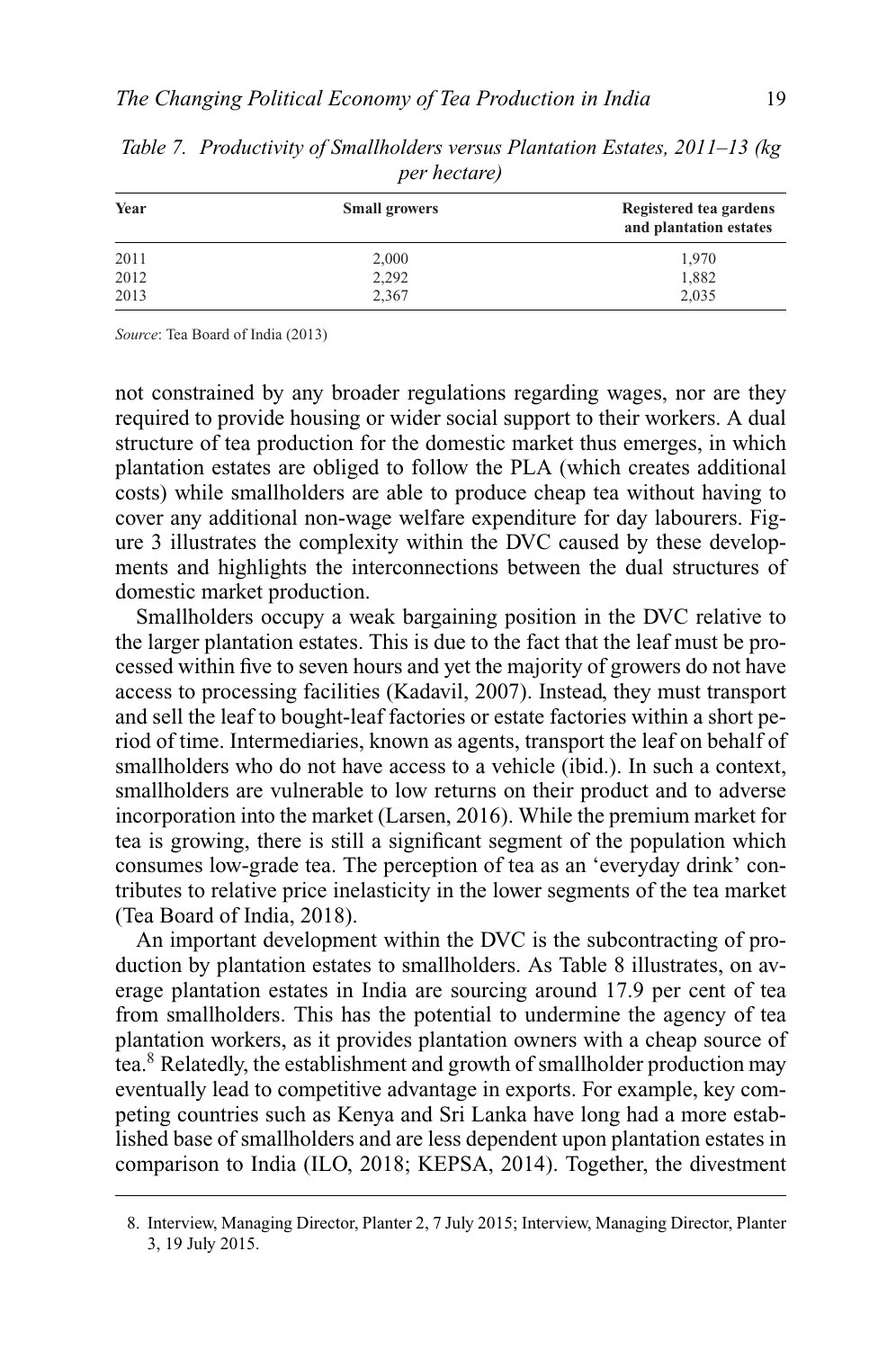

*Figure 3. Dual Structure of the Domestic Value Chain*

*Source*: author's own construction

of domestic lead firms from production (i.e. vertical dis-integration) and the expansion of smallholder farms in India have transformed the political economy of tea production in recent decades. This leads to the question of how institutional and regulatory actors have responded to these developments within the domestic value chain.

#### **New Institutions of Governance**

The dominance of value chain dynamics in the domestic market has led to new commercial and institutional pressures. Domestic lead firms have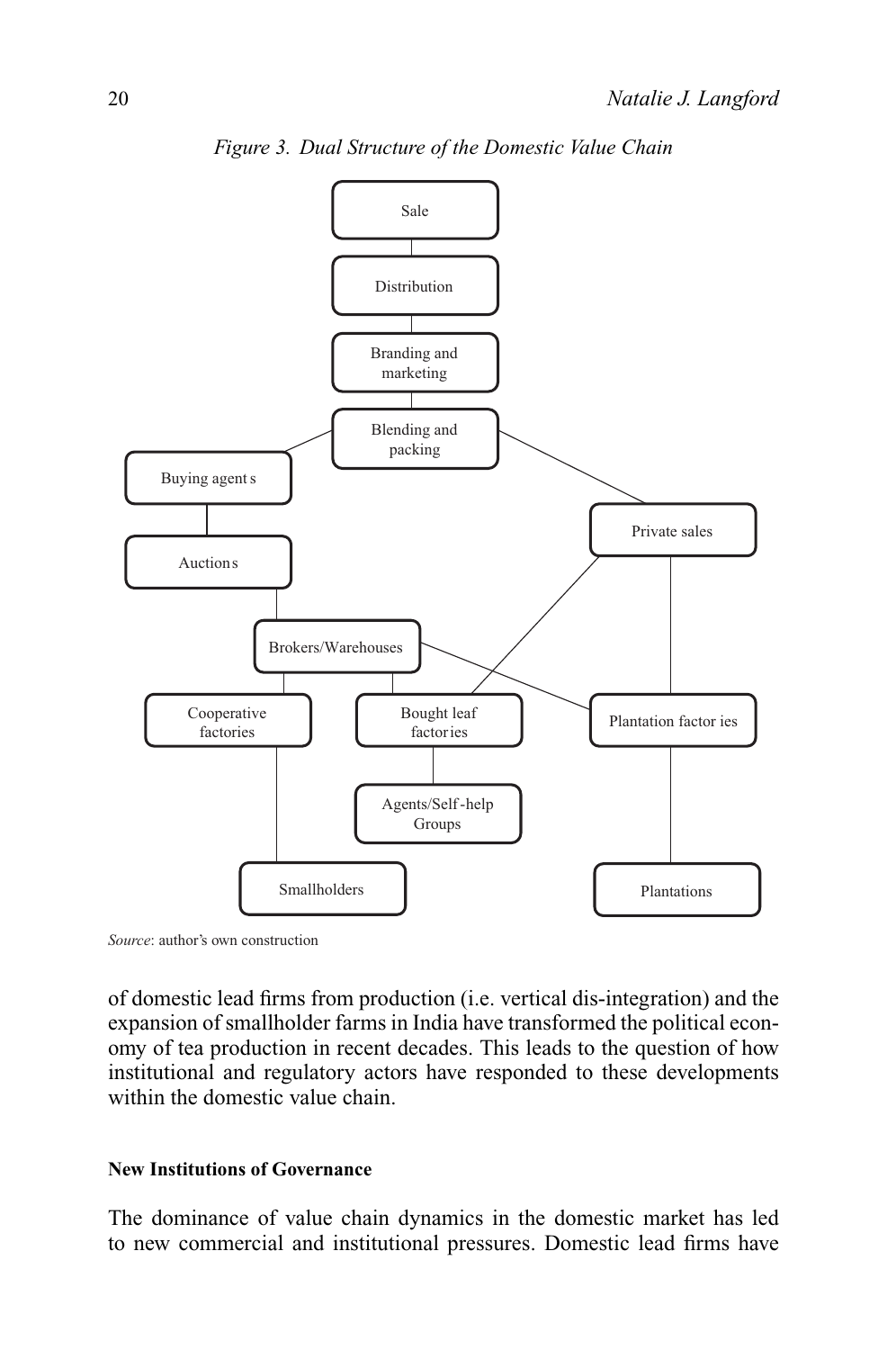| RTG%  | STG%  | % of STG in estate<br>factories production |
|-------|-------|--------------------------------------------|
| 57.82 | 42.18 | 21.79                                      |
| 46.34 | 53.66 | 18.45                                      |
| 42.53 | 57.47 | 19.25                                      |
| 33.58 | 61.42 | 15.76                                      |
| 82.23 | 17.77 | 14.31                                      |
| 94.97 | 5.03  | 0.53                                       |
| 53.09 | 46.91 | 19.73                                      |
|       |       |                                            |

*Table 8. Percentage of Smallholder-sourced Tea in Estate Factories, by Region, 2017–18*

*Notes*: RTG = registered tea garden; STG = smallholder tea garden *Source*: India Tea Association (2019)

become sensitive to quality and food safety concerns while simultaneously becoming less able to maintain direct control over production due to divestment from plantation ownership. The growth of smallholder production has made control over production ever more difficult given the introduction of new intermediaries within the value chain (including agents and bought-leaf factories) and the geographical fragmentation of growers.<sup>9</sup>

This fragmentation creates new vulnerabilities for Hindustan Lever and Tata Global Beverages who are increasingly dependent on this smallholder value chain but whose key competitive advantage lies in the protection and enhancement of their branded products. Growing Indian consumer engagement with branded goods and the implicit link between brand and quality leaves domestic lead firms vulnerable to potential food safety, social and/or environmental scandals. This became evident in 2013 when a national NGO campaign exposed illegal levels of pesticide present within tea sold by domestic brands (Greenpeace, 2013). While pesticide misuse was identified in both the plantation and smallholder segments, the geographical fragmentation of smallholder producers created additional governance difficulties because processing factories were often unaware of where their tea had originated.10 This led to a higher perception of risk associated with the sourcing of leaf from the bought-leaf factories.<sup>11</sup> Hindustan Lever, Tata Global Beverages and the Tea Board faced mounting pressure as a result which drove a new interest in governing production embedded within the DVC. While the Tea Board launched a regulatory instrument called the Plant Protection Code in response, this was a self-certification programme and came under immediate criticism due to the lack of a strong enforcement mechanism. The domestic lead firms (Hindustan Lever and Tata) in turn led the

<sup>9.</sup> Interview, CEO, Lead Firm 1, 4 June 2015; Interview, CEO, NGO 8, 12 August 2015.

<sup>10.</sup> Interview, CEO, NGO 2, 3 June 2015; Interview, CEO, NGO 8, 12 August 2015.

<sup>11.</sup> Interview, Head of Sustainability, Lead Firm 2, 16 July 2015; Interview, CEO, Planter 5, 3 August 2015.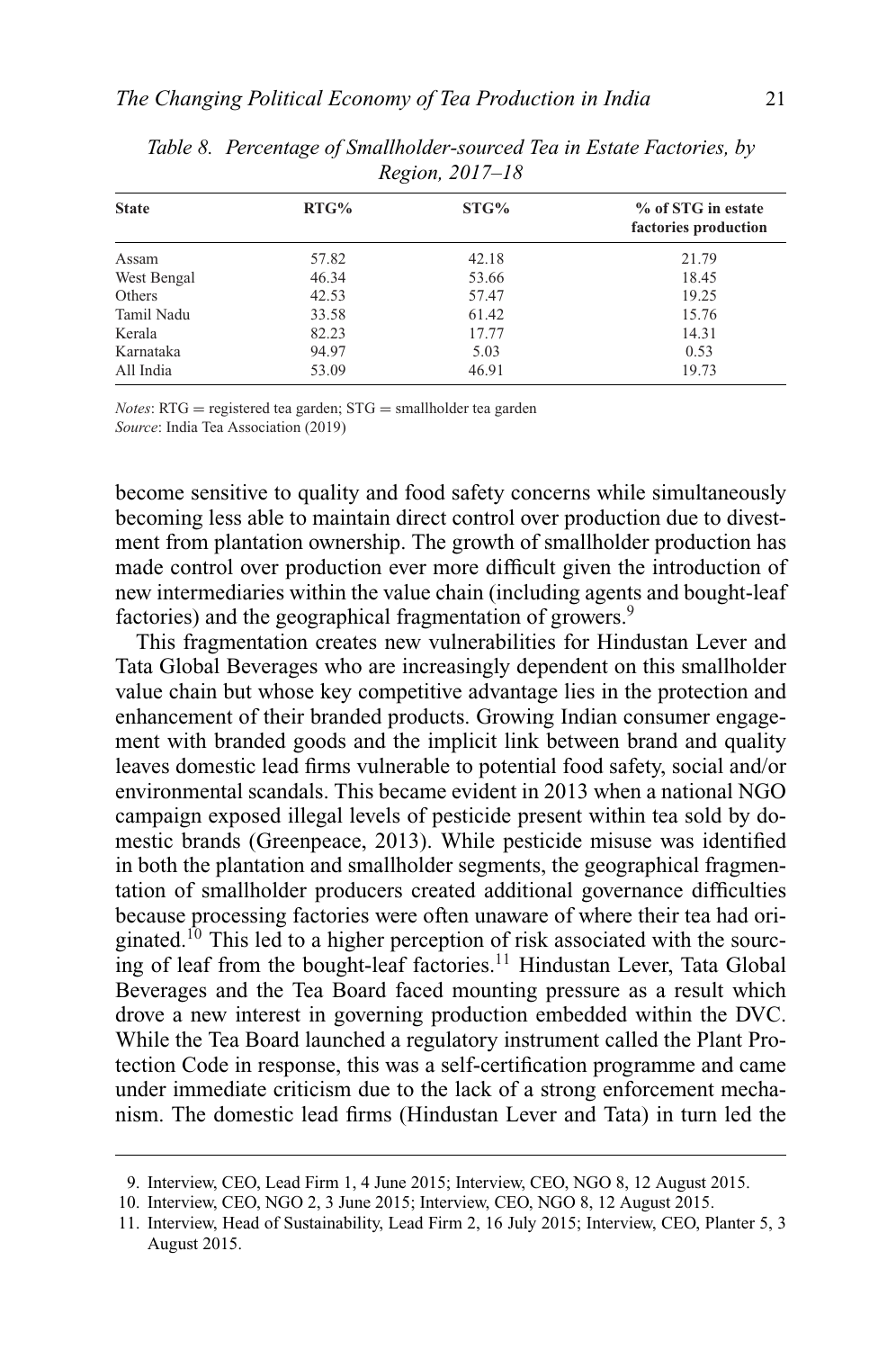design of a new sustainability standard for the domestic market, known as Trustea; the Tea Board was later invited to join this initiative and accepted (Langford, 2019).

The Trustea code was designed to govern food safety and social standards for India's domestic tea market. Its development can be read as a regulatory response to the limitations posed by the legal separation of production between lead and supplier firms, and the challenges of coordinating ever-more fragmented chains of production. While Trustea is not being explicitly led by consumer pressures, many Indian firms believe that consumers will soon exhibit a greater interest in the governance of tea production.<sup>12</sup> The creation of Trustea marks the creation of a new mode of governing the DVC and also reflects the ascendancy of private as well as public standards to govern production within the domestic sphere. The emphasis on private rather than public mechanisms perhaps reflects the relative failure of the Tea Board to tackle systemic regulatory issues within the industry: this is certainly a view which is widely shared among stakeholders in the private sector and within Indian civil society.<sup>13</sup>

#### **CONCLUSION**

Domestic value chains coordinated by domestic lead firms are increasingly prominent within the global South. In India, the expansion of domestic consumption in the late 20th and early 21st centuries has shifted tea production from an export-oriented to a domestic-oriented industry. Thus, the political economy of tea production as a whole is increasingly shaped by domestic rather than global market factors. The significance of local trade and production to Indian tea producers challenges the tendency of development scholars to focus on the *global* value chain dynamics of commodity production and advocates for a more polycentric approach to the study of global trade and production.

This article has demonstrated the precise ways through which domestic pressures have transformed the political economy of tea production in recent decades, and the regulatory implications of this transformation. It identified key three shifts within contemporary domestic trade and production and the key governance challenges associated with these. First, the article identified value chain dynamics as a recent phenomenon within the local tea market, created by the decision of the largest domestic firms to divest ownership of their plantation estates. The emergence of new intermediaries

<sup>12.</sup> Interview, Head of Sustainability, Lead Firm 2, 16 July 2015; Interview, Managing Director, Planter 2, 7 July 2015; Interview, Managing Director, Planter 3, 19 July 2015.

<sup>13.</sup> Interview, Head of Sustainability, Lead Firm 2, 16 July 2015; Interview, Managing Director, Planter 2, 7 July 2015; Interview, Managing Director, Planter 4, 20 July 2015; Interview, CEO, NGO 3, 14 August 2015.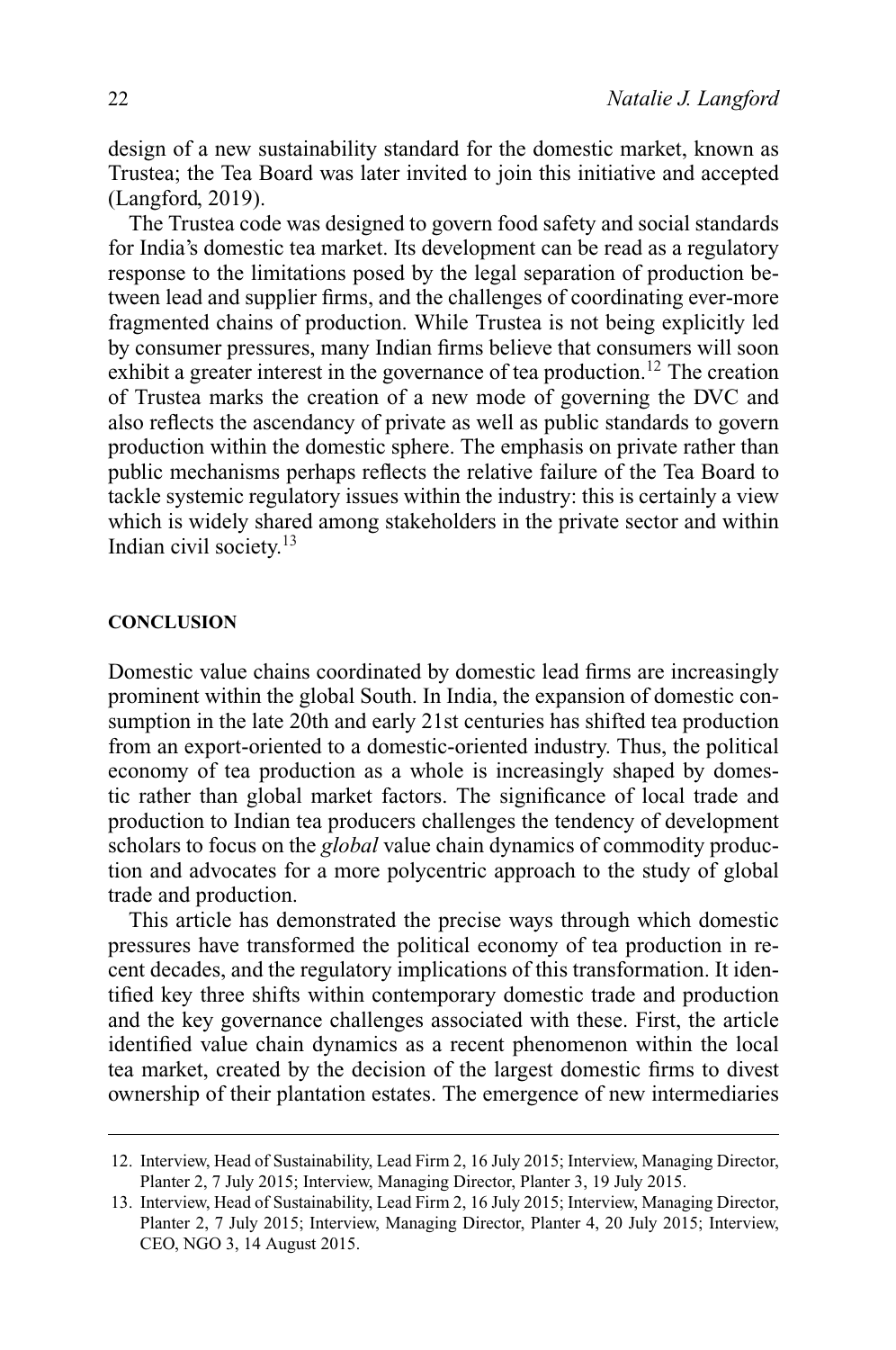as a result further extended the length and complexity of the domestic supply chain. Second, the article highlighted the dependence of domestic lead firms on smallholder production. This dependence increased price competition between suppliers and placed an ever-growing percentage of production outside the purview of state oversight. Third, the article illustrated that private standards have been developed to govern the domestic value chain in response to the challenges of domestic (out)sourcing and the expansion of smallholder production.

Domestic markets in the South have often been characterized by low barriers to entry, lax regulatory frameworks and cut-throat competition (Gereffi, 2014; Kaplinsky and Farooki, 2010). Yet, debates continue as to whether these dynamics will remain characteristic of production as emerging economies expand. On the one hand, the case of Indian tea partially confirms the picture of a market under increased competitive pressures and subject to low barriers to entry. Outsourcing has allowed domestic lead firms to focus on market expansion while simultaneously placing price pressure on the now 'independent' suppliers and smallholders. Their significant domestic market share of 56 per cent increases the power of the lead firms to dictate prices. These competitive dynamics are further entrenched due to the growth of smallholder production (where production costs are lower due to the use of family labour). The cheaper price of tea in the smallholder segment has produced fierce competition between the smallholders and the plantation estates.

On the other hand, evidence suggests that domestic markets face new regulatory pressures in the context of expansion. Lead firms have come under increased pressure to regulate production as a result of growing civil society and institutional interest, with evidence that some NGOs have successfully driven firms to improve the governance of their supply chains. The creation of Trustea can be read as a response to these pressures. However, the fact that private rather than public standards have been used arguably exposes the weakness of public institutions, particularly when it comes to the issue of production within informal spaces. Table 9 illustrates some of the key challenges and opportunities created (from a regulatory perspective) through these three distinct transformations within the production of Indian tea for the domestic market. For example, some NGOs argue that modernization of the PLA and affording plantation labourers the same rights as agricultural labourers would have some social benefits. However, trade unions argue instead that the PLA should be strengthened in terms of its regulatory oversight and implementation.<sup>14</sup>

Overall, this article has shed light on the 'black box' of domestic markets which continue to be overlooked within GVC studies. The evidence

<sup>14.</sup> Interview, CEO, NGO 3, 14 August 2015; Interview, Director, Trade Union 2, 11 July 2015; Interview, Director, Trade Union 3, 9 July 2015; Interview, Trade Union 5, 7 June 2015; Interview, Trade Union 6, 4 June 2015.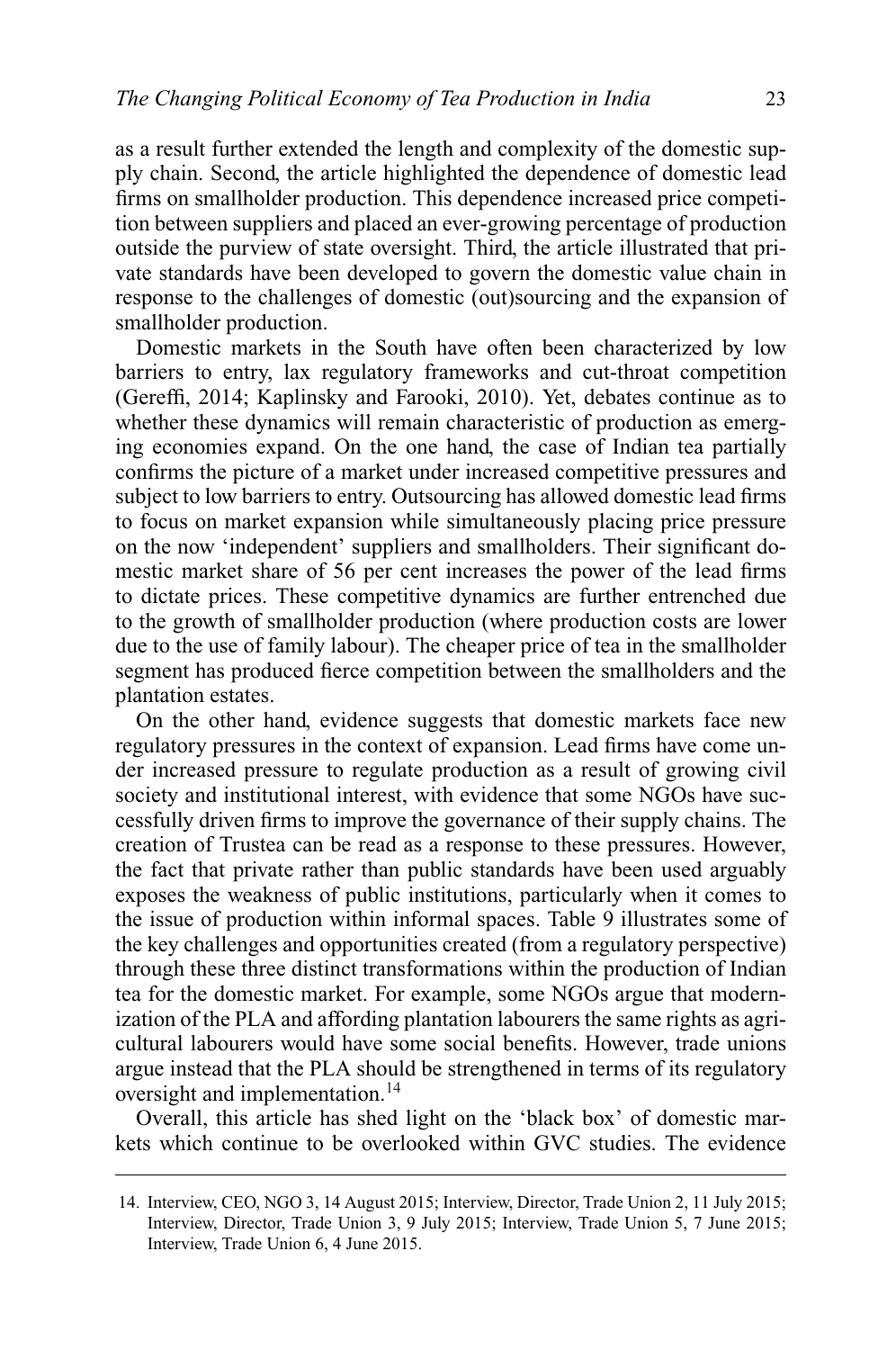| <b>Transformation</b>                               | <b>Challenges</b>                                                                                                  | <b>Opportunities/Possibilities</b>                                                                                                                                                   |
|-----------------------------------------------------|--------------------------------------------------------------------------------------------------------------------|--------------------------------------------------------------------------------------------------------------------------------------------------------------------------------------|
| Move from organized<br>to unorganized<br>production | Decline of public regulations'<br>influence over the Indian tea<br>industry                                        | Modernization of the PLA and granting<br>plantation labourers the same rights as<br>agricultural labourers could have social<br>benefits (NGOs)                                      |
|                                                     |                                                                                                                    | PLA could be strengthened in terms of<br>regulatory oversight and implementation<br>(Trade Unions)                                                                                   |
|                                                     |                                                                                                                    | Increasing lead firm regulation of small tea<br>growers as pressures around quality and<br>social standards rise                                                                     |
| Divestment and value<br>capture                     | No direct ownership of<br>production by lead firms                                                                 | Lead firms focus on protection of intangible<br>assets leading to increased engagement with<br>corporate social responsibility and the use<br>of standards                           |
| Growth in Southern<br>markets                       | Decline of transnational<br>private standards' influence<br>over South-South markets<br>Poor enforcement of public | Increase in new constellations of actors<br>involved in shaping governance of social<br>standards, such as local civil society<br>organizations                                      |
|                                                     | regulations and few<br>alternative private standards                                                               | Convergence and normalization of global<br>norms around social standards by lead firms<br>engaged in Northern and Southern markets<br>Growth of Southern market consumer<br>pressure |

*Table 9. Regulatory Implications of the Three Transformations*

*Source*: author's own construction

from the Indian tea industry demonstrates that the expansion of large domestic markets in the global South is leading to significant transformations within political economies of production. The increased use of subcontracting and outsourcing, the growth of informal production and the emergence of new regulatory standards demonstrate points of both divergence and convergence in comparison to the global value chain. These findings call for further research into domestic value chains in which complex interactions within national supply chains are continuing to impact and shape the future dynamics of production in an era of polycentric trade.

#### **REFERENCES**

- Achinto, R. (2013) 'An Institution-based Insight into India's Tea Industry', *Academy of Taiwan Business Management Review* 9(3): 20–24.
- Arya, N. (2013) 'Indian Tea Scenario', *International Journal of Scientific and Research Publications* 3(7): 1–10.
- Azmeh, S. (2019) 'International Trade Policy and Global Value Chains', in S. Ponte, G. Gereffi and G. Raj-Reichert (eds) *Handbook on Global Value Chains*, pp. 521–36. Cheltenham: Edward Elgar.
- Barrientos, S.W. (2002) 'Mapping Codes through the Value Chain: From Researcher to Detective', in R. Jenkins, R. Pearson and G. Seyfang (eds) *C*orporate Responsibility and Labour Rights: Codes of Conduct in the Global Economy, pp. 61–76. Abingdon: Routledge.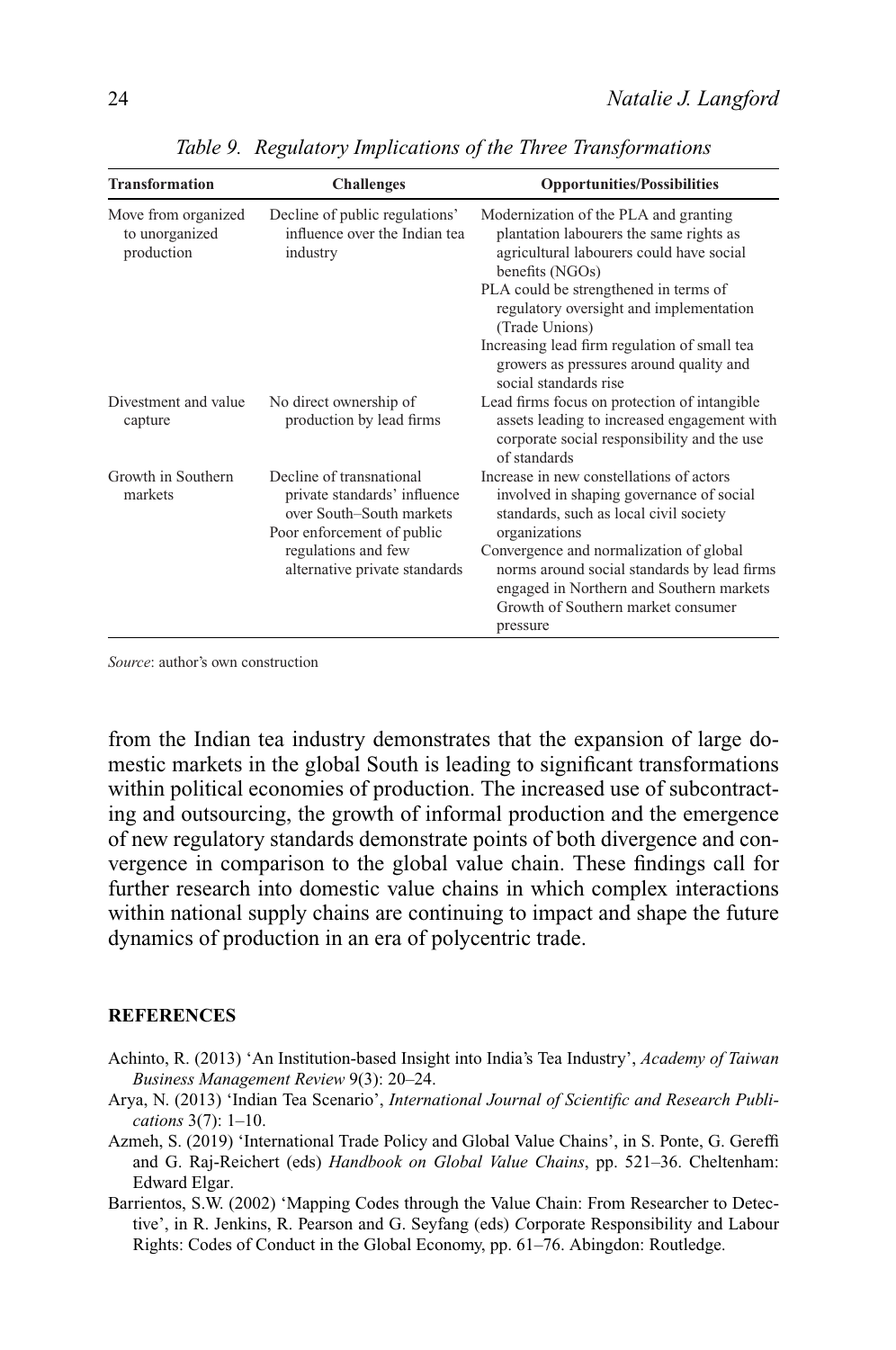- Barrientos, S.W. (2013) '"Labour Chains": Analysing the Role of Labour Contractors in Global Production Networks', *Journal of Development Studies* 49(8): 1058–71.
- Barrientos, S., G. Gereffi and A. Rossi (2011) 'Economic and Social Upgrading in Global Production Networks: A New Paradigm for a Changing World', *International Labour Review* 150(3–4): 319–40.
- Bartley, T. (2014) 'Transnational Governance and the Re-centered State: Sustainability or Legality?', *Regulation and Governance* 8(1): 93–109.
- BASIC (2019) 'Study of Assam Tea Value Chains Research Report'. Paris: Bureau for the Appraisal of Social Impacts.
- Behal, R.P. (2010) 'Coolie Drivers or Benevolent Paternalists? British Tea Planters in Assam and the Indenture Labour System', *Modern Asian Studies* 44(1): 29–51.
- Besky, S. (2008) 'Can a Plantation be Fair? Paradoxes and Possibilities in Fair Trade Darjeeling Tea Certification', *Anthropology of Work Review* 29(1): 1–9.
- Bloomfield, M.J. (2020) 'South–South Trade and Sustainable Development: The Case of Ceylon Tea', *Ecological Economics* 167: 1–8.
- Bush, S.R., P. Oosterveer, M. Bailey and A. Mol (2015) 'Sustainability Governance of Chains and Networks: A Review and Future Outlook', *Journal of Cleaner Production* 107: 8–19
- CEC (2007) 'Behind Closed and Abandoned Tea Gardens. Status Report of India 2007'. CEC Working Paper. New Delhi: Centre for Education and Communication.
- Chatterjee, P. (2001) *A Time for Tea: Women, Labor, and Post-colonial Politics on an Indian Plantation*. Durham, NC, and London: Duke University Press.
- Chattopadhayay, S. (2005) 'Productivity, Decent Work and the Tea Industry'. New Delhi: International Labour Organization.
- Chen, M.A. (2007) 'Rethinking the Informal Economy: Linkages with the Formal Economy and the Formal Regulatory Environment'. DESA Working Paper 46. Geneva: United Nations.
- Coslovsky, S.V. (2014) 'Flying Under the Radar? The State and the Enforcement of Labour Laws in Brazil', *Oxford Development Studies* 42(2): 190–216.
- CPDA (2008) 'Report on Small-scale Tea Sector'. Nairobi: Christian Partners Development Agency. [www.somo.nl/wp-content/uploads/2008/03/Report-on-Small-Scale-Tea-](http://www.somo.nl/wp-content/uploads/2008/03/Report-on-Small-Scale-Tea-Sector-in-Kenya.pdf)[Sector-in-Kenya.pdf](http://www.somo.nl/wp-content/uploads/2008/03/Report-on-Small-Scale-Tea-Sector-in-Kenya.pdf) (accessed 2 August 2020).
- Das, K. (2009) 'Socioeconomic Implications of Protecting Geographical Indications in India'. New Delhi: Centre for WTO Studies. [http://wtocentre.iift.ac.in/papers/gi\\_paper\\_cws\\_](http://wtocentre.iift.ac.in/papers/gi_paper_cws_august%2009_revised.pdf) [august%2009\\_revised.pdf](http://wtocentre.iift.ac.in/papers/gi_paper_cws_august%2009_revised.pdf)
- Datta, T.K. (2010) 'Darjeeling Tea in India', in A. Lecoent, E. Vandecandelaere and J. Cadilhon (eds) *Quality Linked to Geographical Origin and Geographical Indications: Lessons Learned from Six Case Studies in Asia*, pp. 113–60. Bangkok: Food and Agricultural Organization of the United Nations.
- Dutta, I. (2019) 'McLeod Russel to Sell More Estates by Sept.', *The Hindu* 1 August. [www.](http://www.thehindu.com/business/mcleod-russel-to-sell-more-estates-by-sept/article28787907.ece) [thehindu.com/business/mcleod-russel-to-sell-more-estates-by-sept/article28787907.ece](http://www.thehindu.com/business/mcleod-russel-to-sell-more-estates-by-sept/article28787907.ece) (accessed 4 February 2020).
- Fransen, L. (2013) 'The Embeddedness of Responsible Business Practice: Exploring the Interaction between National–Institutional Environments and Corporate Social Responsibility', *Journal of Business Ethics* 115(2): 213–27.
- Gereffi, G. (2014) 'Global Value Chains in a Post-Washington Consensus World', *Review of International Political Economy* 21(1): 9–37.
- Gereffi, G., J. Humphrey and T. Sturgeon (2005) 'The Governance of Global Value Chains', *Review of International Political Economy* 12(1): 78–104.
- Gibbon, P. and S. Ponte (2005) *Trading Down: Africa, Value Chains, and the Global Economy*. Philadelphia, PA: Temple University Press.
- Giessen, L., S. Burns, A.M.K Sahide and A. Wibowo (2017) 'From Governance to Government: The Strengthened Role of State Bureaucracies in Forest and Agricultural Certification', *Policy and Society* 35(1): 71–89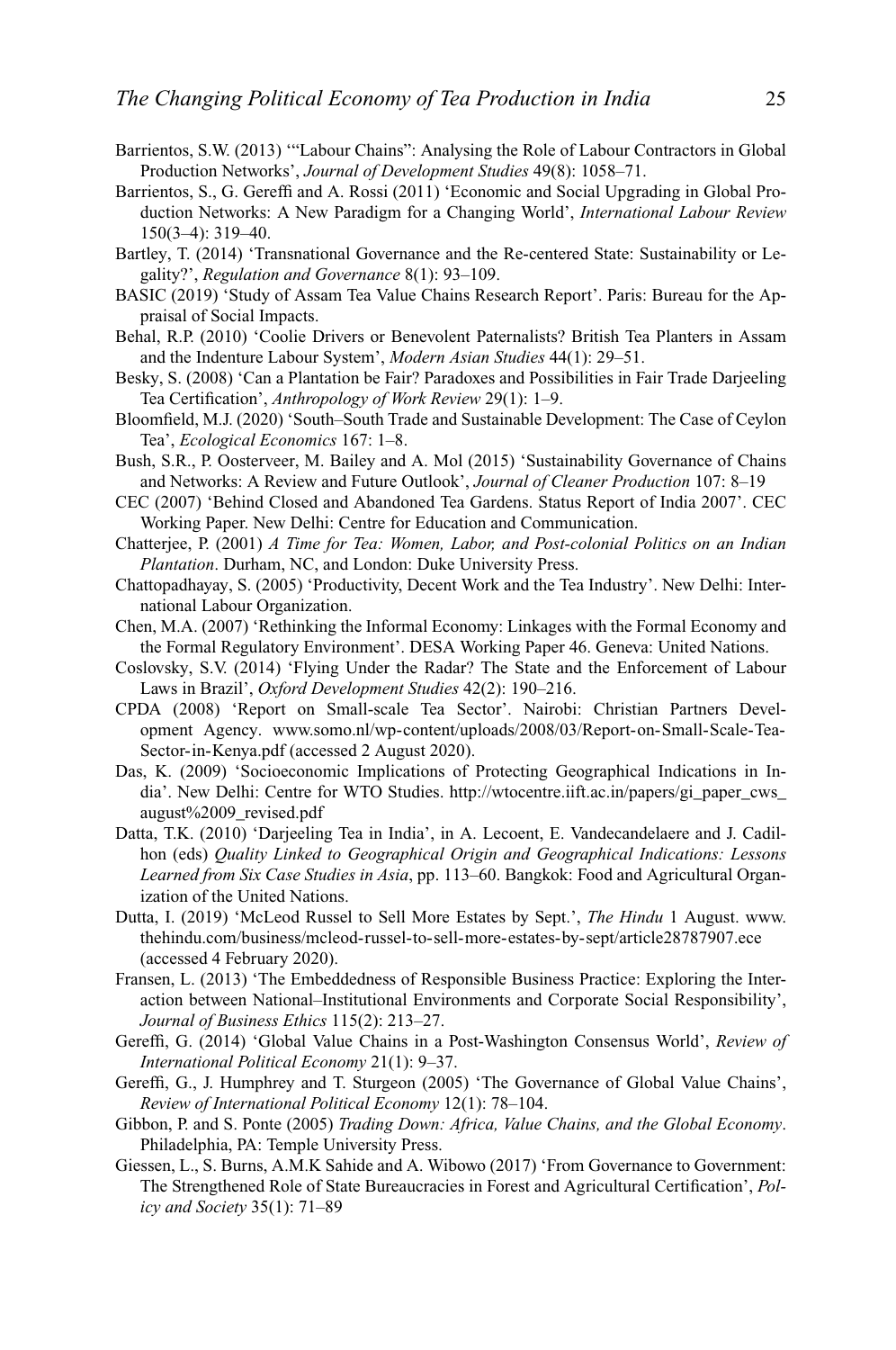- Greenpeace (2013) 'Pesticide Residues in Tea Samples from India'. New Delhi: Greenpeace India.
- Groosman, M. (2011) 'Tea Sector Overview'. *Utrecht: IDH*. [www.bibalex.org/Search4Dev/files/](http://www.bibalex.org/Search4Dev/files/432041/460374.pdf) [432041/460374.pdf](http://www.bibalex.org/Search4Dev/files/432041/460374.pdf) (accessed 4 March 2020).
- Gupta, B. (1997) 'Collusion in the Indian Tea Industry in the Great Depression: An Analysis of Panel Data', *Explorations in Economic History* 34(2): 155–73.
- Hayami, Y. and A. Damodaran (2004) 'Towards an Alternative Agrarian Reform: Tea Plantations in South India', *Economic and Political Weekly* 39(36): 3992–97.
- Henderson, J. and K. Nadvi (2011) 'Greater China, the Challenges of Global Production Networks and the Dynamics of Transformation', *Global Networks* 11(3): 285–97.
- Horner, R. (2016) 'A New Economic Geography of Trade and Development? Governing South– South Trade, Value Chains and Production Networks', *Territory, Politics, Governance* 4(4): 400–20.
- Horner, R. and K. Nadvi (2018) 'Global Value Chains and the Rise of the Global South: Unpacking Twenty-first Century Polycentric Trade', *Global Networks* 18(2): 207–37.
- ILO (2018) 'Future of Work for Tea Smallholders in Sri Lanka'. Colombo: ILO Country Office for Sri Lanka and the Maldives. [www.ilo.org/wcmsp5/groups/public/-asia/-ro-bangkok/-ilo](https://www.ilo.org/wcmsp5/groups/public/-asia/-ro-bangkok/-ilo-colombo/documents/publication/wcms_654641.pdf)[colombo/documents/publication/wcms\\_654641.pdf](https://www.ilo.org/wcmsp5/groups/public/-asia/-ro-bangkok/-ilo-colombo/documents/publication/wcms_654641.pdf) (accessed 9 March 2020).
- India Tea Association (2019) 'White Paper on Indian Tea Industry'. (Mimeo).
- Indian Institute of Foreign Trade (2009) 'Export of Indian Tea to European Union'. Report submitted as part of the Capacity Building Programme on International Trade: Towards the Enhancement on Indian Agriculture. [http://agritrade.iift.ac.in/html/training/asean%](http://agritrade.iift.ac.in/html/training/asean%20%E2%80%93%20india%20fta%20%20emerging%20issues%20for%20trade%20in%20agriculture/tea.pdf) [20%E2%80%93%20india%20fta%20%20emerging%20issues%20for%20trade%20in%](http://agritrade.iift.ac.in/html/training/asean%20%E2%80%93%20india%20fta%20%20emerging%20issues%20for%20trade%20in%20agriculture/tea.pdf) [20agriculture/tea.pdf](http://agritrade.iift.ac.in/html/training/asean%20%E2%80%93%20india%20fta%20%20emerging%20issues%20for%20trade%20in%20agriculture/tea.pdf) (accessed 2 May 2020).
- Kadavil, S. (2007) 'Indian Tea Research'. Amsterdam: Centre for Research on Multinational Corporations (SOMO).
- Kaplinsky, R. and M. Farooki (2010) 'What are the Implications for Global Value Chains when the Market Shifts from the North to the South?'. Policy Research Working Paper No. 5205. Washington, DC: World Bank.
- KEPSA (2014) 'Kenya Tea Development Agency: Increasing the Climate Resilience of Farmers'. Nairobi: Kenya Private Sector Alliance. [https://cdkn.org/wp-content/uploads/2015/04/](https://cdkn.org/wp-content/uploads/2015/04/Kenya-Tea-Development-Agency.pdf) [Kenya-Tea-Development-Agency.pdf](https://cdkn.org/wp-content/uploads/2015/04/Kenya-Tea-Development-Agency.pdf) (accessed 20 April 2020).
- Kharas, H. (2017) 'The Unprecedented Expansion of the Global Middle Class: An Update'. Global Economy & Development Working Paper 100. Washington, DC: Brookings Institution.
- Knorringa, P. (2014) 'Private Governance and Social Legitimacy in Production', in A. Payne and N. Phillips (eds) *The Handbook of the International Political Economy of Governance*, pp. 361–78. Cheltenham: Edward Elgar.
- Knorringa, P. and K. Nadvi (2016) 'Rising Power Clusters and the Challenges of Local and Global Standards', *Journal of Business Ethics* 133(1): 55–72.
- Krishnan, A. (2018) 'The Origin and Expansion of Regional Value Chains: The Case of Kenyan Horticulture', *Global Networks* 18(2): 238–63.
- Langford, N.J. (2019) 'The Governance of Social Standards in Emerging Markets: An Exploration of Actors and Interests Shaping Trustea as a Southern Multi-stakeholder Initiative', *Geoforum* 104: 81–91.
- Larsen, M.N. (2016) 'Sustaining Upgrading in Agricultural Value Chains? State-led Value Chain Interventions and Emerging Bifurcation of the South Indian Smallholder Tea Sector', *Sustainability* 8(11): 1102.
- LeBaron, G. (2018) 'The Global Business of Forced Labour: Report of Findings'. Sheffield: SPERI and University of Sheffield.
- LeBaron, G. and N. Phillips (2018) 'States and the Political Economy of Unfree Labour', *New Political Economy* 24(1): 1–21.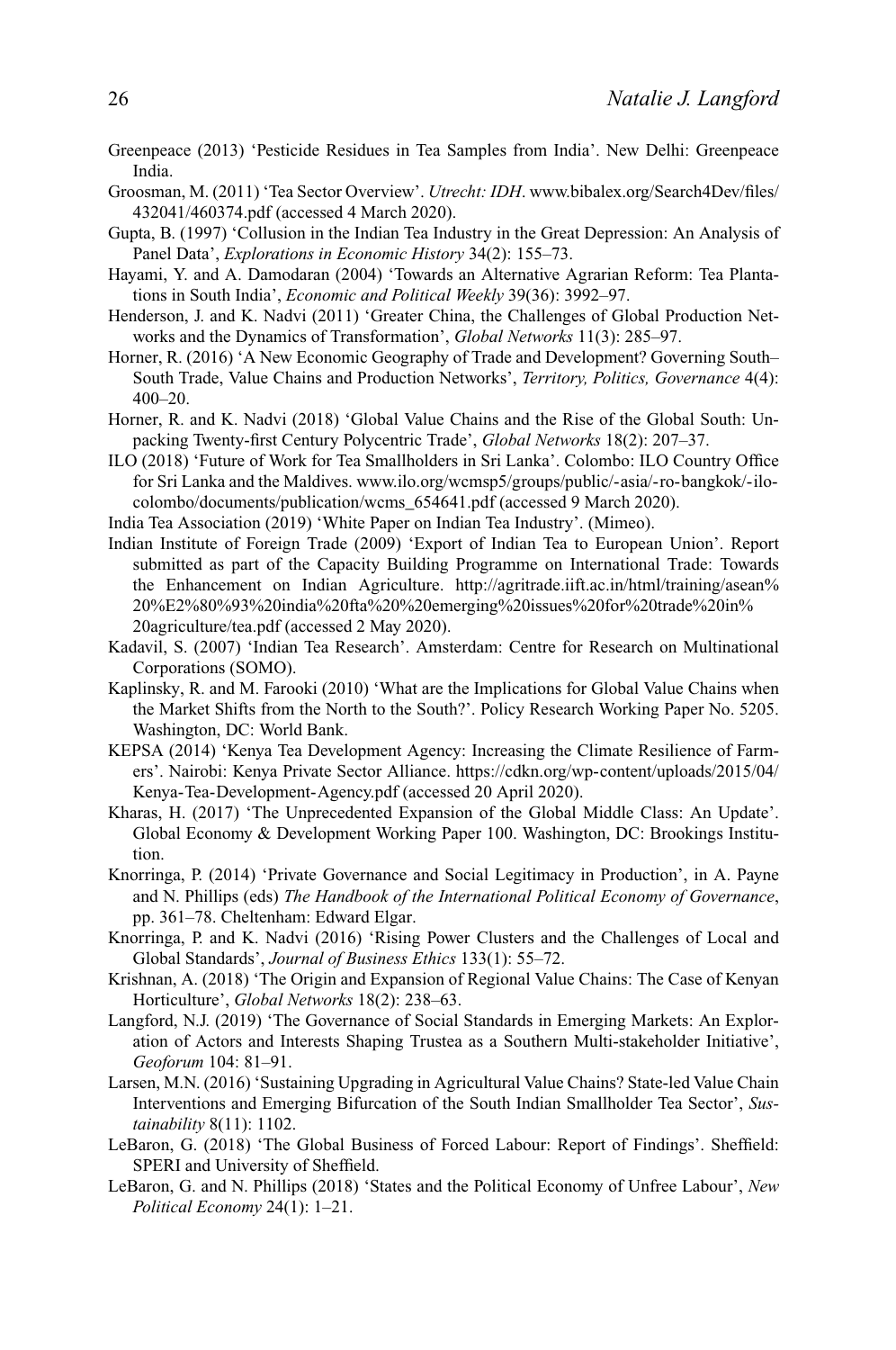- Lei, L. (2016) 'The Supply Chain in East Asia'. IDE Discussion Paper No. 571. Chiba: Institute of Developing Economies/Japan External Trade Organization.
- Lutgendorf, P. (2012) 'Making Tea in India: Chai, Capitalism, Culture', *Thesis Eleven* 113(1): 11–31.
- Majumdar, S.K. (2008) 'Foreign Exchange Legislation Transformation and Enterprise Demography in India', *European Journal of Law and Economics* 25(1): 39–56.
- Mayer, F. and J. Pickles (2010) 'Re-embedding Governance: Global Apparel Value Chains and Decent Work'. Capturing the Gains Working Paper 01. Manchester: University of Manchester.
- Misra, B. (1987) 'Quality, Investment and International Competitiveness: Indian Tea Industry 1880–1910', *Economic and Political Weekly* 22(6): 230–38.
- Mohan, B. and A.H. Sequeira (2012) 'Customer-based Brand Equity in the Fast Moving Consumer Goods Industry in India', *International Journal of Management* 2(5): 766–74.
- Mukherjee, A., D. Satija, T.M. Goyal, M.K. Mantrala and S. Zou (2012) 'Are Indian Consumers Brand Conscious? Insights for Global Retailers', *Asia Pacific Journal of Marketing and Logistics* 24(3): 482–99.
- Murphy, J.T. (2008) 'Economic Geographies of the Global South: Missed Opportunities and Promising Intersections with Development Studies', *Geography Compass* 2(3): 851–73.
- Nadvi, K. (2008) 'Global Standards, Global Governance and the Organisation of Global Value Chains', *Journal of Economic Geography* 8(3): 323–43.
- Nadvi, K. (2014) '"Rising Powers", Labour and Environmental Standards', *Oxford Development Studies* 42(2): 137–50.
- Nadvi, K. and F. Wältring (2004) 'Making Sense of Global Standards', in H. Schmitz (ed.) *Local Enterprises in the Global Economy: Issues of Governance and Upgrading*, pp. 53–94. Cheltenham: Edward Elgar.
- Nayyar, D. (2007) *India's Exports and Export Promotion in the 1960s*. Cambridge: Cambridge University Press.
- Neilson, J. and B. Pritchard (2011) *Value Chain Struggles: Institutions and Governance in the Plantation Districts of South India*. Oxford: Wiley-Blackwell.
- Pant, A. and J. Ramachandran (2017) 'Navigating Identity Duality in Multinational Subsidiaries: A Paradox Lens on Identity Claims at Hindustan Unilever 1959–2015', *Journal of International Business Studies* 48(6): 664–92.
- Pasquali, G., S. Godfrey and K. Nadvi (2020) 'Understanding Regional Value Chains through the Interaction of Public and Private Governance: Insights from Southern Africa's Apparel Sector', *Journal of International Business Policy*. DOI: [https://doi.org/10.1057/s42214-020-](https://doi.org/10.1057/s42214-020-00071-9) [00071-9](https://doi.org/10.1057/s42214-020-00071-9)
- Pickles, J., S. Barrientos and P. Knorringa (2016) 'New End Markets, Supermarket Expansion and Shifting Social Standards', *Environment and Planning A* 48(7): 1284–301.
- Piore, M.J. and A. Schrank (2008) 'Toward Managed Flexibility: The Revival of Labour Inspection in the Latin World', *International Labour Review* 147(1): 1–23.
- Potts, J., M. Lynch, A. Wilkings, G. Huppe, M. Cunningham and V. Voora (2014) 'The State of Sustainability Initiatives Review: Standards and the Green Economy'. Winnipeg: IISD; London: IIED. [www.iisd.org/system/files/pdf/2014/ssi\\_2014.pdf](http://www.iisd.org/system/files/pdf/2014/ssi_2014.pdf)
- Raman, R. (2010) *Global Capital and Peripheral Labour: The History and Political Economy of Plantation Workers in India*. New York: Routledge.
- Schouten, G. and V. Bitzer (2015) 'The Emergence of Southern Standards in Agricultural Value Chains: A New Trend in Sustainability Governance?', *Ecological Economics* 120: 175–84.
- Seddon, J. and J. Schmidt (2017) 'Risk and Resilience in Assam's Tea Industry'. Chennai: Okapi and Mercy Corps.
- Tea Board of India (2013) 'Development of Small Tea Holdings in India'. Internal Presentation (mimeo).